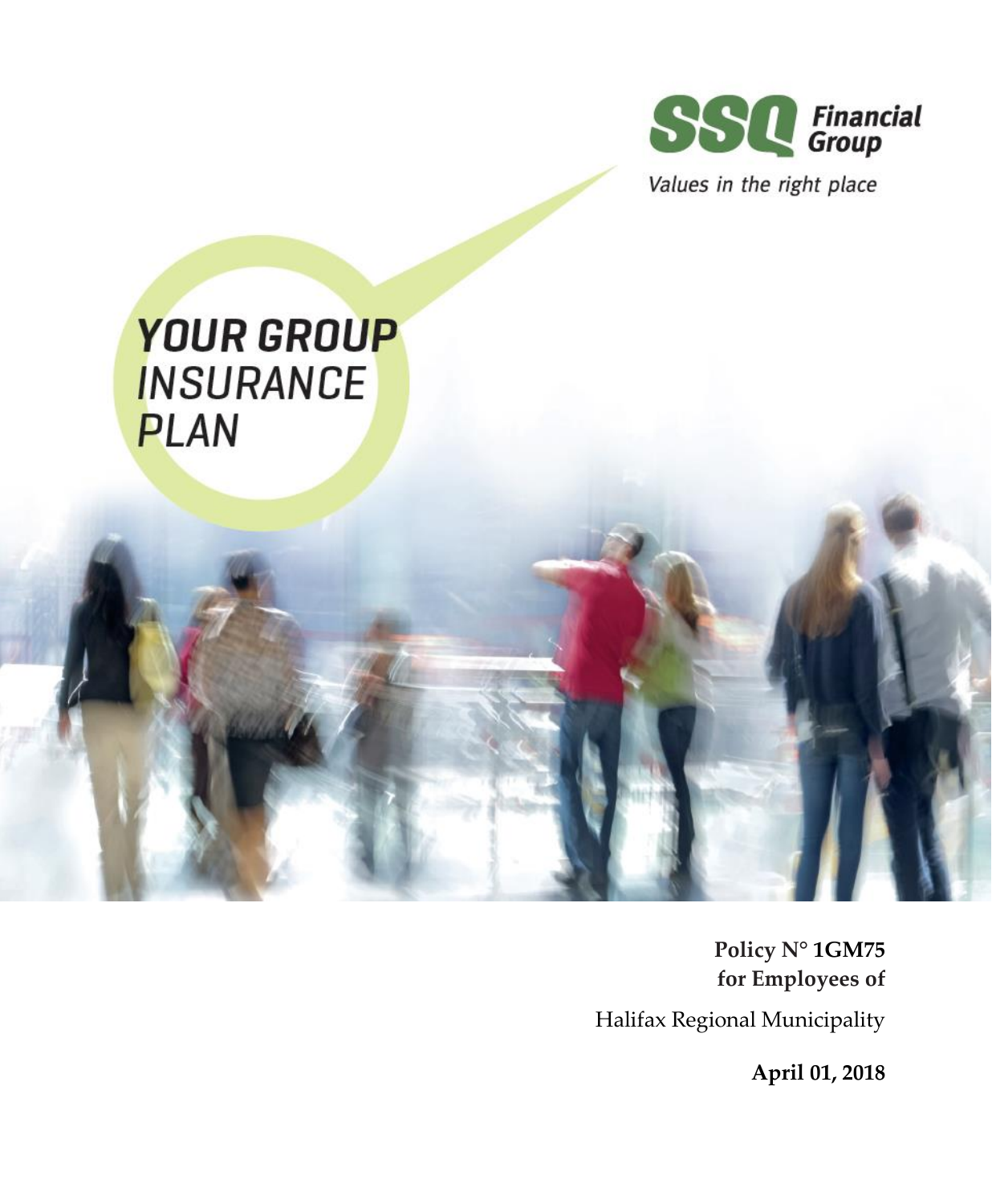This booklet contains important information.

Please keep it for future reference.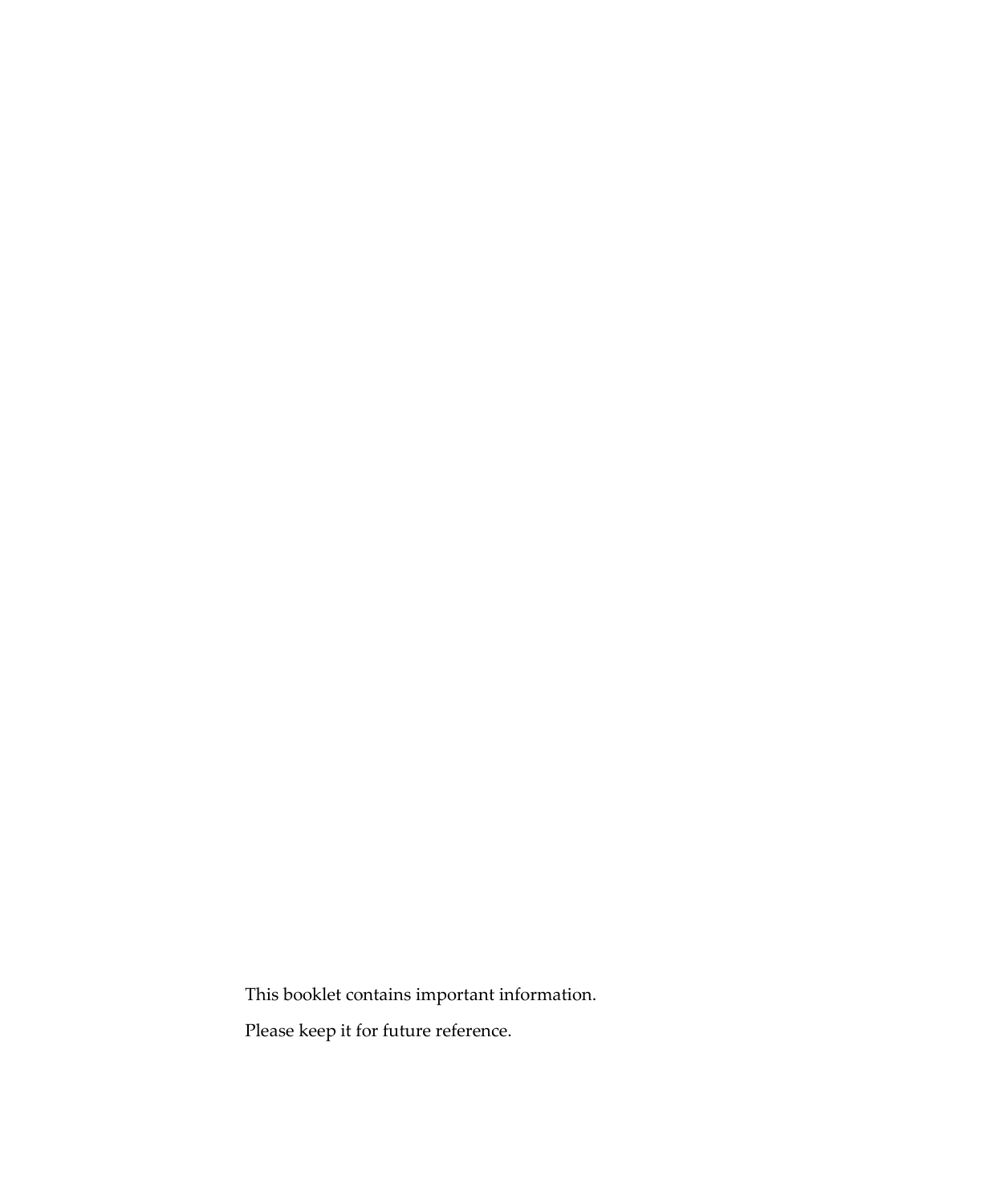# **Table of Contents**

| WHY SHOULD YOU CONSIDER ACCIDENTAL DEATH AND DISMEMBERMENT INSURANCE? 2 |  |
|-------------------------------------------------------------------------|--|
| DEFINITIONS - FOR A BETTER COMPREHENSION OF THIS BOOKLET 3              |  |
|                                                                         |  |
|                                                                         |  |
|                                                                         |  |
|                                                                         |  |
|                                                                         |  |
|                                                                         |  |
|                                                                         |  |
|                                                                         |  |
|                                                                         |  |
|                                                                         |  |
|                                                                         |  |
|                                                                         |  |
|                                                                         |  |
|                                                                         |  |
|                                                                         |  |
|                                                                         |  |
|                                                                         |  |
|                                                                         |  |
|                                                                         |  |
|                                                                         |  |
|                                                                         |  |
|                                                                         |  |
|                                                                         |  |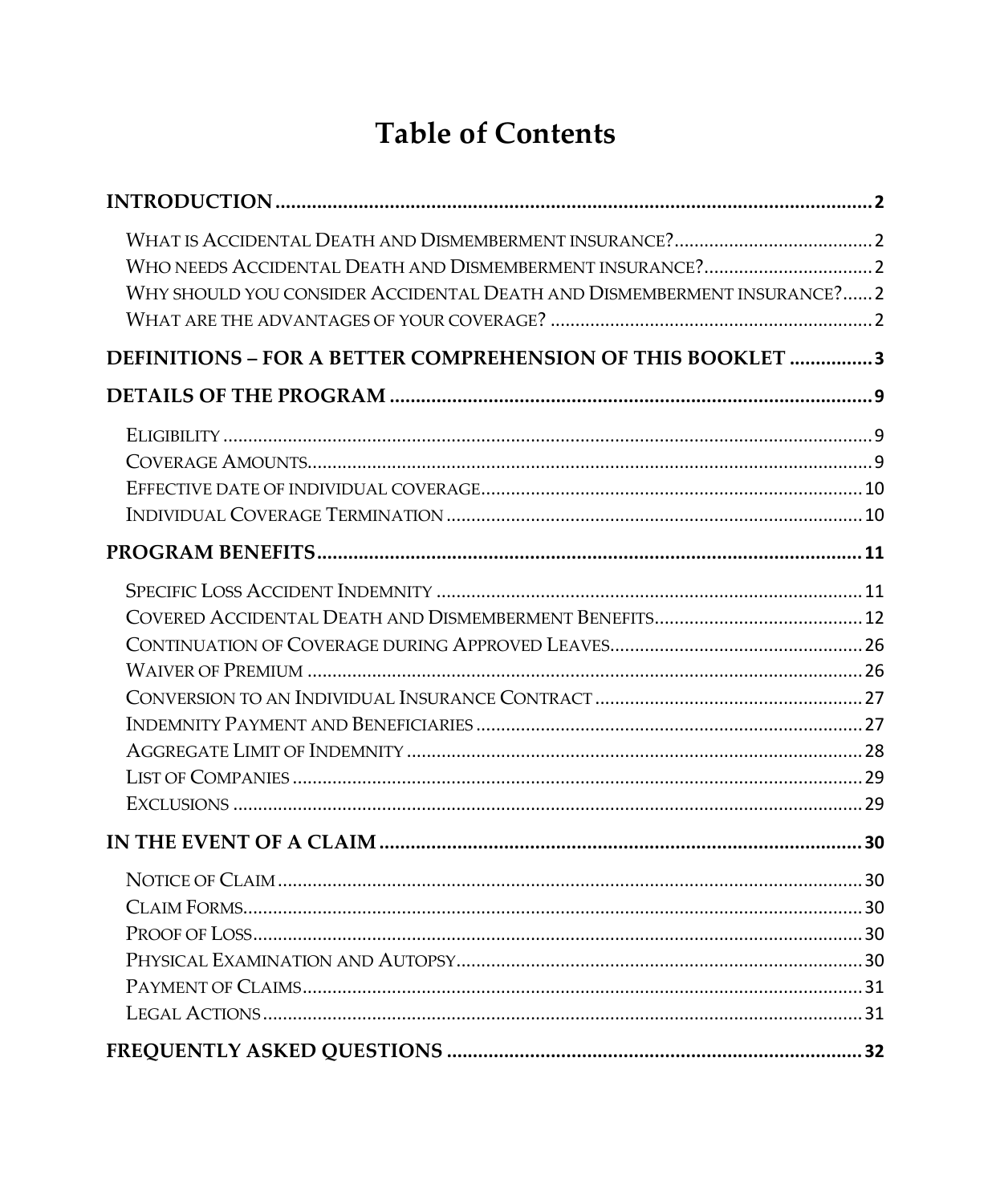This booklet is an outline of SSQ Insurance Company Inc.'s Accidental Death and Dismemberment insurance program offered to Employees of the Policyholder. It is designed to help you learn more about the coverage offered under this insurance program. This booklet should be kept for future reference.

The Accidental Death and Dismemberment #1GM75 group insurance program's Master Application, endorsements and attached papers, if any, and the entire contract of insurance, all referred to hereafter as the "Policy", set forth the terms and conditions of the insurance program. All rights and obligations are determined in accordance with the Policy, not this booklet. For exact provisions of coverage offered, please contact your Human Resources department.

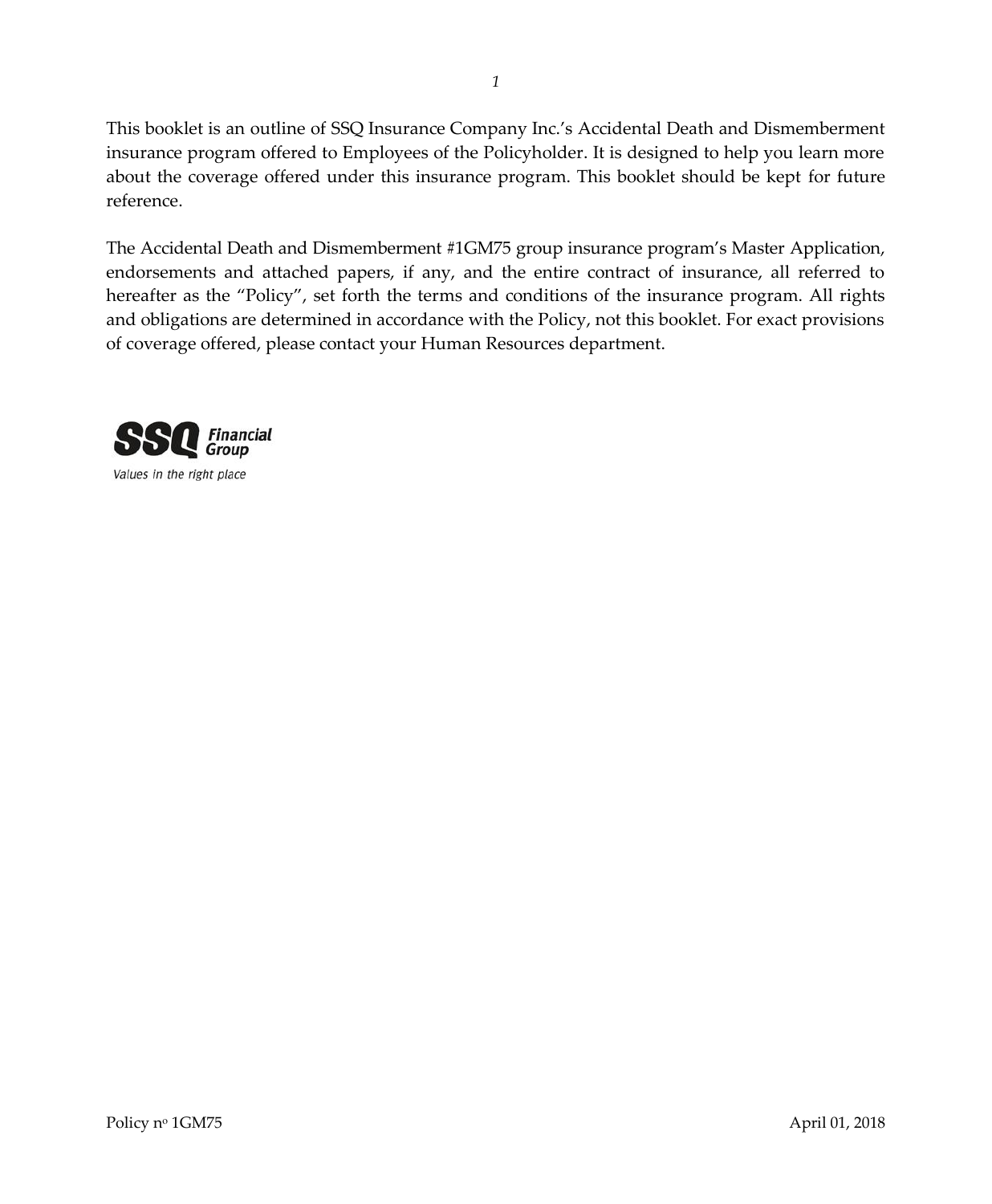# <span id="page-4-1"></span><span id="page-4-0"></span>**INTRODUCTION**

# **What is Accidental Death and Dismemberment insurance?**

Accidental Death and Dismemberment insurance offers the financial protection needed in case of an accident to help alleviate financial setbacks for you and your loved ones. Accidental Death and Dismemberment coverage provides payment in the event of an accident resulting in death or serious injury. The amount that is paid will depend upon the type of injury.

#### <span id="page-4-2"></span>**Who needs Accidental Death and Dismemberment insurance?**

Everyone should plan for their financial security because accidents happen. According to Statistics Canada (2006), unintentional injury is the 5th leading cause of death in Canada. Nowadays, few people set money aside for emergency needs, so this coverage provides you with protection when it is most needed. Not only does Accidental Death and Dismemberment coverage help lighten the financial burden you or your family may experience due to an accident, but most importantly, it will provide you with a peace of mind.

# <span id="page-4-3"></span>**Why should you consider Accidental Death and Dismemberment insurance?**

Because no one is immune to accidents, Accidental Death and Dismemberment insurance is perceived as a valuable addition to any group insurance plan. Accidents happen and their impact may be devastating to you and your loved ones. Recovery from an accident may take a while and may cost you more than you'd expect. That is why it is beneficial to make Accidental Death and Dismemberment insurance a part of your group insurance plan, as it provides necessary resources when they are most needed.

#### <span id="page-4-4"></span>**What are the advantages of your coverage?**

With our group Accidental Death and Dismemberment insurance, you benefit from:

- Comprehensive coverage
- Extensive list of benefits
- 24-hour, year round and worldwide coverage
- Efficient claims service
- Coverage may be used to complement your company group life, health or disability insurance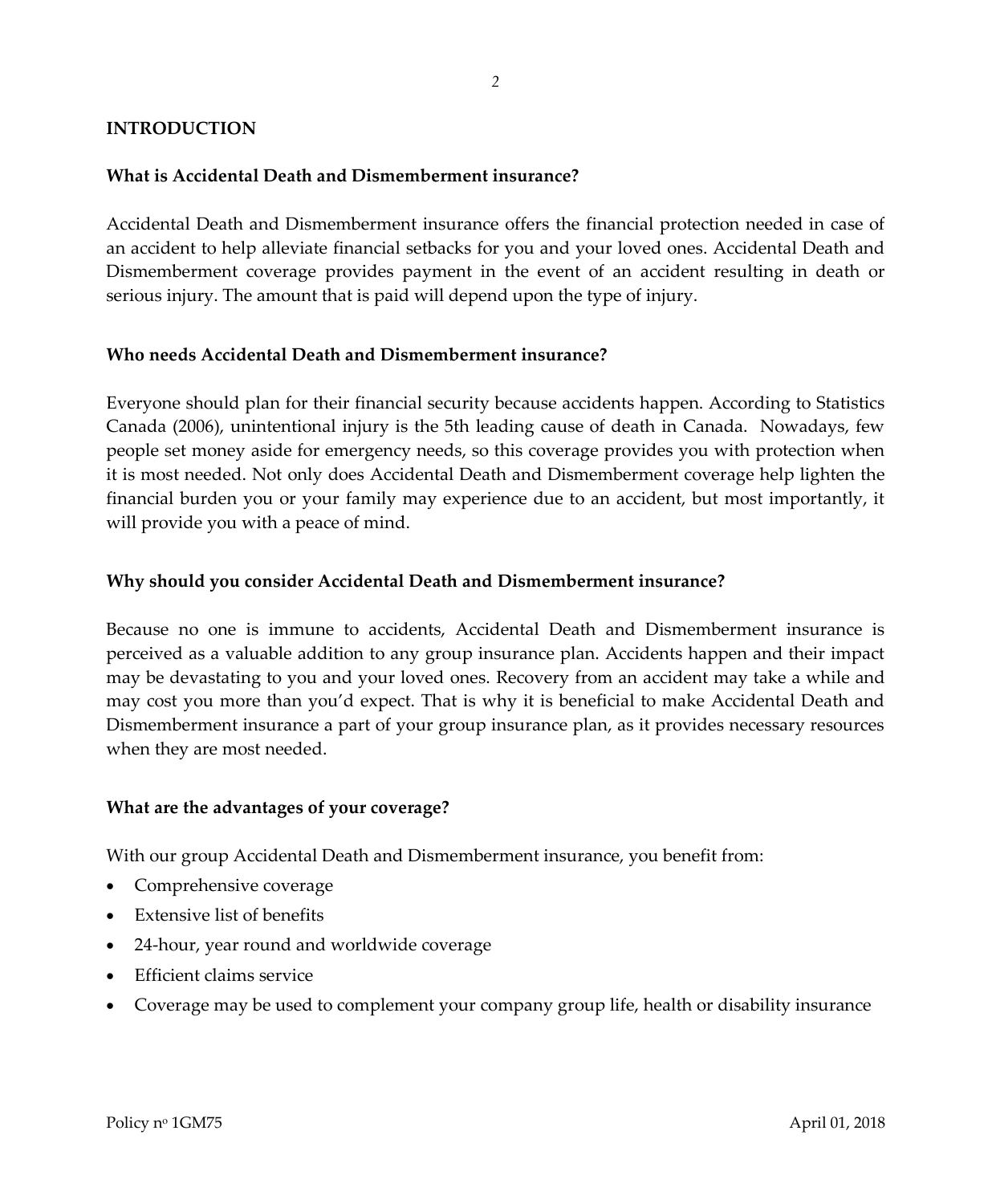#### <span id="page-5-0"></span>**Definitions – for a better comprehension of this booklet**

Wherever used in this booklet:

- "Accident" means a sudden and unexpected mishap or event in which an Insured Person is involved and which directly results in an Injury to the Insured Person.
- "Accommodation" means lodging at a hotel, motel, inn, bed and breakfast or other like establishment as well as food reasonably required during the lodging, provided however that no indemnity will be paid for lodging at a private residence or for food not consumed as meals by the person seeking reimbursement of expenses.
- "Assault" means an indictable offence, attempted indictable offence, felony, attempted felony, misdemeanour, attempted misdemeanour, summary conviction offence, attempted summary conviction offence, riot or attempted riot, including but not limited to robbery, theft, bombing, kidnapping, hijacking, larceny, sniping and murder or any attempt to commit any of the aforementioned. The laws of the jurisdiction where the Injury occurs will govern as to whether an act constitutes an Assault as hereby defined.
- "Brain Damage" means irreversible physical damage to the brain causing complete incapacity of performing all the substantial and material functions and activities normal to everyday life.
- **•** "Burn" means a condition which a Physician has determined to be a  $3<sup>rd</sup>$  degree burn.
- "Comatose" means being in a state of total unconsciousness from which the person cannot be aroused. A Comatose person is unresponsive to any external stimuli and continuously requires the use of life support systems.
- "Commencement of Total Disability" means the date of commencement of the Insured Person's Total Disability, as determined by a Physician, which date must be subject to the satisfaction of the Insurer that, on that date, the Insured Person has met all criteria for Total Disability.
- "Daily Indemnity" means one-thirtieth of one percent (1/30 of 1%) of the Insured Person's Principal Sum, subject to a maximum monthly indemnity of two thousand and five hundred dollars (\$2,500).
- "Day-Care Centre" means a facility, which is run according to the law, including laws and regulations applicable to day-care facilities, and which provides care and supervision for children in a group setting on a regular basis. A Day-Care Centre will not include a hospital, the child's home or school if the only care at such school is provided during normal school hours while the Dependent Child is attending school from grades one (1) through twelve (12).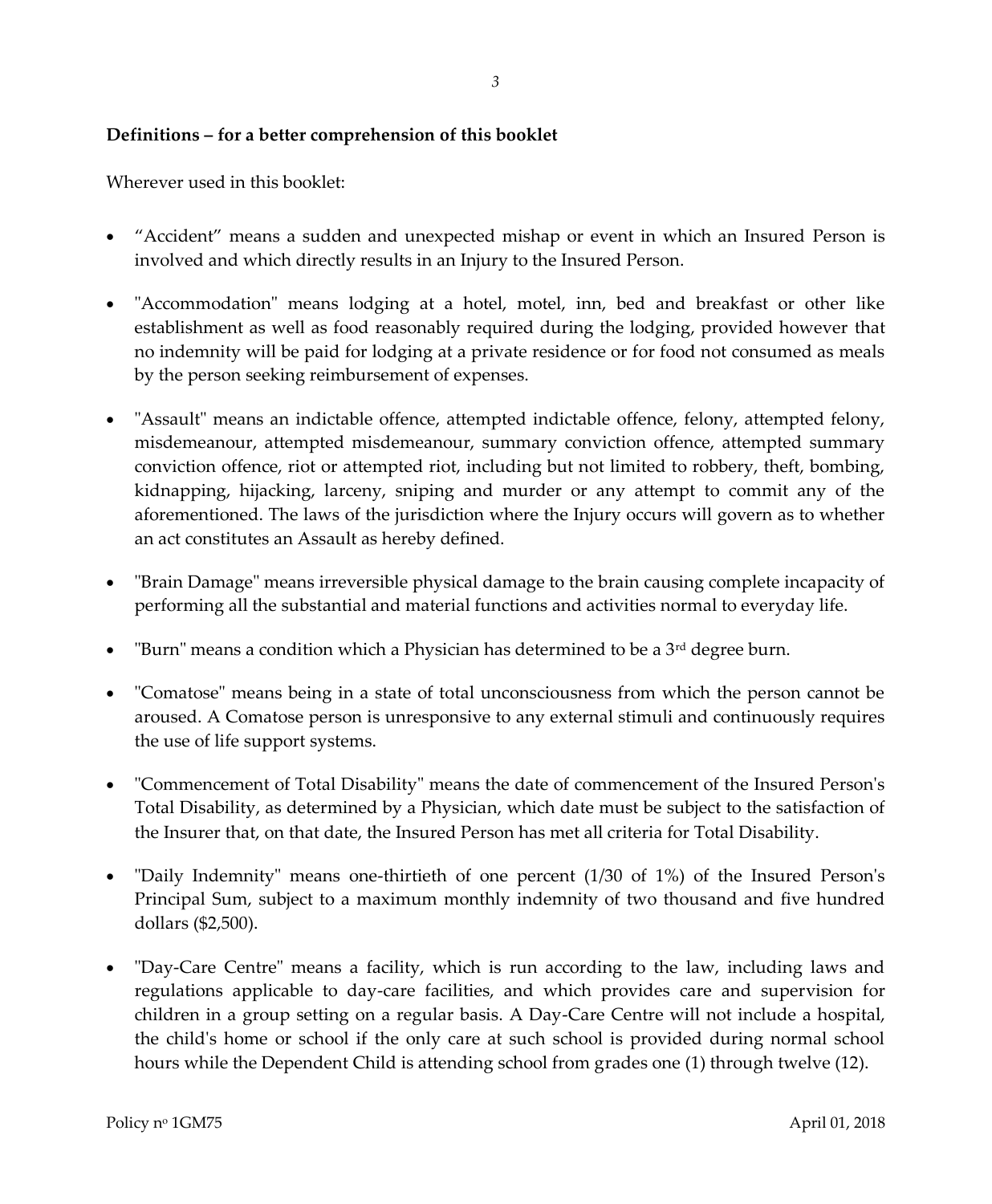- "Day of Hospitalization" means a necessary Period of Hospitalization in a Hospital as an inpatient for which a full day's room and board is charged.
- "Dependent Child" means a natural child, adopted child, stepchild or child with who is in a parent-child relationship with you. The child must be dependant upon you for maintenance and support and:
	- (1) under 21 years of age; or
	- (2) under 26 years of age and in attendance at an Institution for Higher Learning on a full-time basis; or
	- (3) no matter his age on the date of the claim, have been struck with a Functional Disability while satisfying the criteria under paragraphs (1) or (2) above. Proof of existence of this Functional Disability, including the determination by a Physician that the disability exists and when it occurred, must be presented to the Insurer within 31 days after the child reaches the age at which he would otherwise no longer qualify as a Dependent Child under paragraph (1) or (2) above. Thereafter, the Insurer may periodically require that other proof be submitted establishing to its satisfaction that the Functional Disability still exists and that the child otherwise meets the definition of Dependent Child, failing which, the Insurer may determine that the child no longer qualifies as a Dependent Child under the Policy.
- "Employee" means a Canadian salaried employee under the age of seventy (70) or under the age of sixty-five (65) with respect to Employees of the Halifax Regional Water Commission, who carries on a remunerated work, on a full time and permanent basis for the Policyholder or is hired on a contractual basis by the Policyholder. The Employee is designated by the terms "you" and "your" for the purposes of this booklet.
- "Fare" means the regular fare charged for:
	- (1) an economy class seat on a regular flight by a domestic or international scheduled air carrier;
	- (2) a coach seat on a passenger train;
	- (3) a regular seat on a passenger bus;
	- (4) an economy class accommodation on a boat.

Each of those carriers must hold a current and valid certificate issued by Transport Canada or, if subject to regulation in another country by a similar governmental authority having jurisdiction in that country.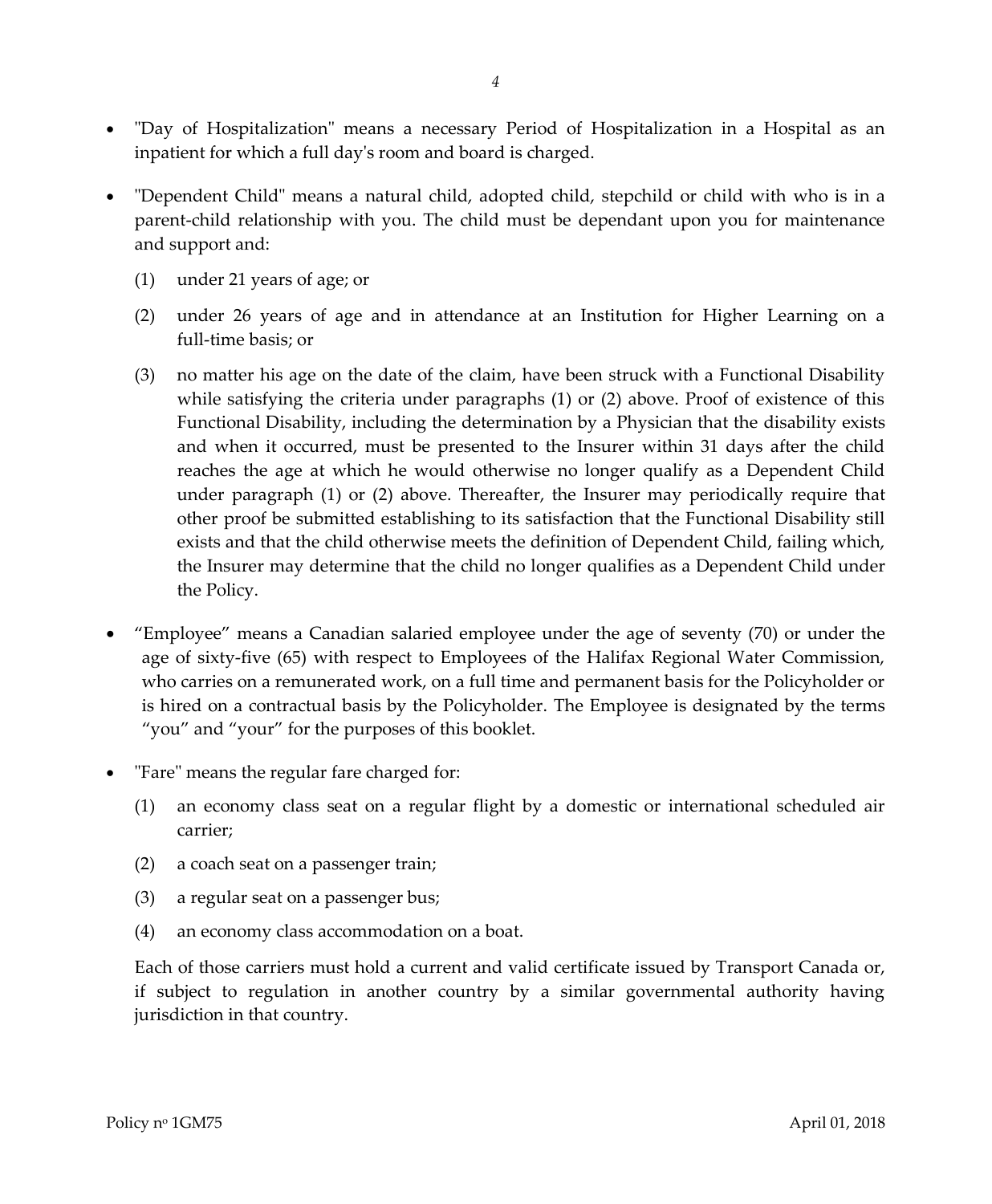- "Functional Disability" means an irreversible and serious limitation of a person's physical or mental capacity or of their skills that prevents the person from living independently.
- "Hemiplegia" means the permanent Paralysis and functional loss of use of upper and lower limbs on the same side of the body.
- "Hospital" means an institution licensed as a hospital within the jurisdiction in which it operates. To qualify under this definition, a hospital must be an active treatment hospital open at all times for the care and treatment of sick and injured persons, have a staff of one (1) or more Physicians available at all times, provide twenty-four (24) hour nursing service by graduate registered nurses and have organized facilities for diagnostics and surgery. A facility which is primarily a clinic, rest home, nursing home, convalescent hospital or similar establishment is not a Hospital. For the purposes of this definition, a Hospital will include a facility or part of a facility used for rehabilitative care.
- "Immediate Family Member" means a person at least eighteen (18) years of age, who is the son, daughter, father, mother, brother, sister, son-in-law, daughter-in-law, father-in-law, mother-inlaw, brother-in-law, sister-in-law, uncle, aunt, nephew, niece, grandson, granddaughter, grandfather, grandmother (all of the above include natural, adopted or step relationships) or the spouse of an Insured Person.
- "Injury" means bodily injury caused by an Accident occurring while the Policy is in force as to the Insured Person whose loss is the basis of claim and resulting directly and independently of all other causes in loss covered under the Policy, twenty-four (24) hours a day, anywhere in the world but in no event shall Injury mean Sickness or Disease howsoever caused unless caused by an Accident.
- "Institution for Higher Learning" means and is limited to universities, colleges, CEGEPs and professional or vocational schools.
- "Insurer", "We", "Us" means SSQ Insurance Company Inc.
- "Insured Person" means you, before the date of individual coverage termination.
- "Intoxicated" and "Under the Influence of Drugs" means that the driver has a blood alcohol content and/or is impaired due to the use of alcohol, narcotics or other drugs such that he could be subject to proceedings under provincial, state or federal law, even if he has not been subject to such proceedings.
- "Loss of Life" means the death of the Insured Person.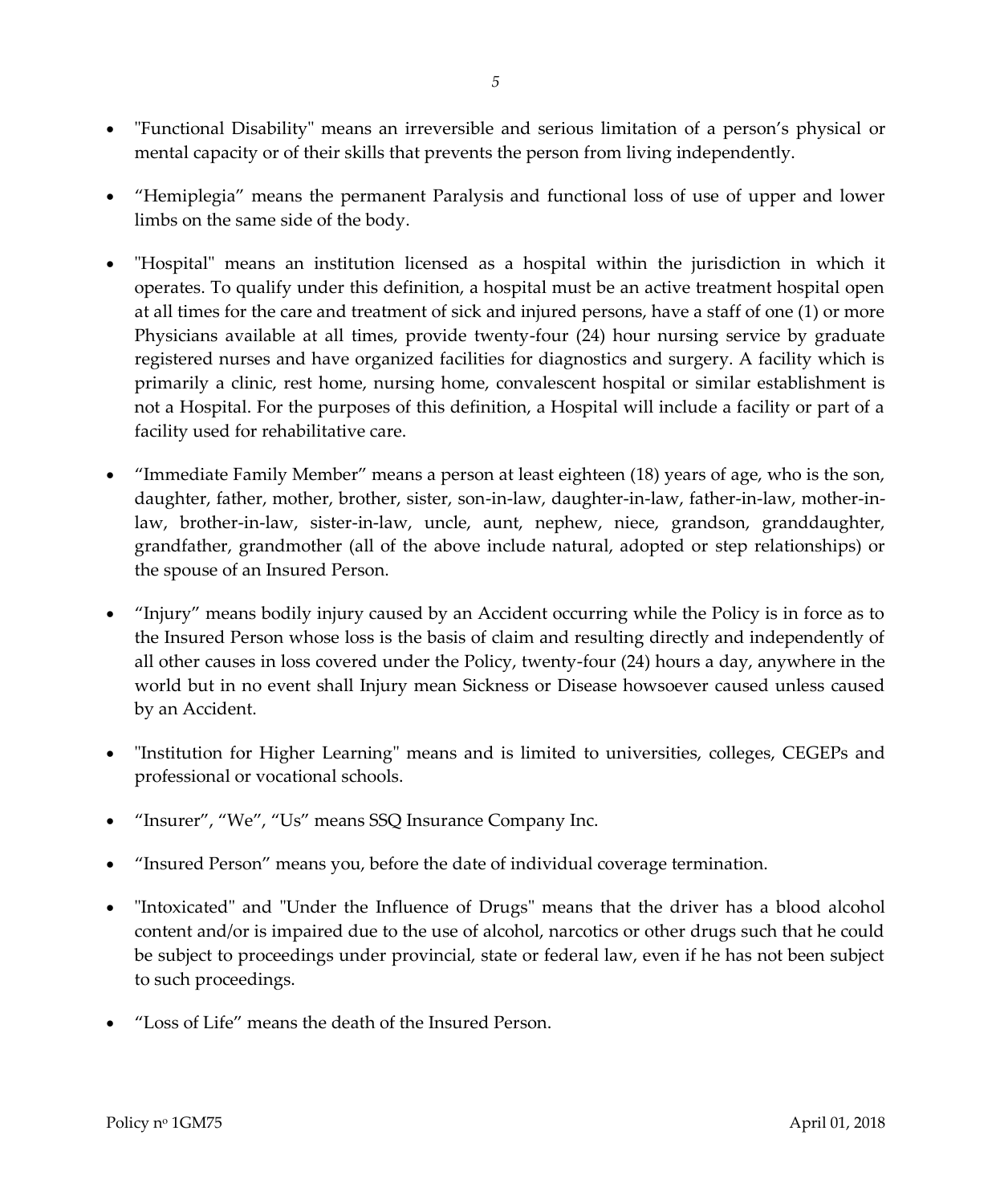- "Loss" means:
	- (a) as used with reference to a hand or foot, the complete and irrecoverable severance through or above the wrist or ankle joint, but below the elbow or knee joint;
	- (b) as used with reference to an arm or leg, the complete and irrecoverable severance through or above the elbow or knee joint;
	- (c) as used with reference to a thumb, the complete and irrecoverable severance of one (1) entire phalanx of the thumb;
	- (d) as used with reference to a finger, the complete and irrecoverable severance of two (2) entire phalanges of the finger;
	- (e) as used with reference to toes, the complete and irrecoverable severance of one (1) entire phalanx of the big toe and irrecoverable severance of all phalanges of the other toes;
	- (f) as used with reference to an eye, the irrecoverable loss of the entire sight thereof, and determined by a Physician to be irrecoverable;
	- (g) as used with reference to speech, the complete and irrecoverable loss of the ability to utter intelligible sounds, and determined by a Physician to be irrecoverable;
	- (h) as used with reference to hearing, the complete and irrecoverable loss of hearing, and determined by a Physician to be irrecoverable.
- "Loss of Use" means a total incapacity to use part of the body, which has been continuous for twelve (12) consecutive months and was determined by a Physician to be permanent at the end of such period.
- "Motorized Vehicle" means a passenger car, van, jeep-type automobile, sports utility vehicle (SUV), any truck-type automobile, truck, ambulance, or any type of motorized vehicle used by municipal, provincial or federal police forces.
- "Paralysis" means the loss of ability to move all or part of the body.
- "Paraplegia" means the permanent Paralysis and functional loss of use of both lower limbs of the body.
- "Period of Hospitalization" means a single uninterrupted confinement in a Hospital or several successive confinements in a Hospital as a result of the same Accident, provided each such confinement is separated by a period of less than ninety (90) consecutive days and all such confinements occur within seven hundred and thirty (730) days of the date of the Accident.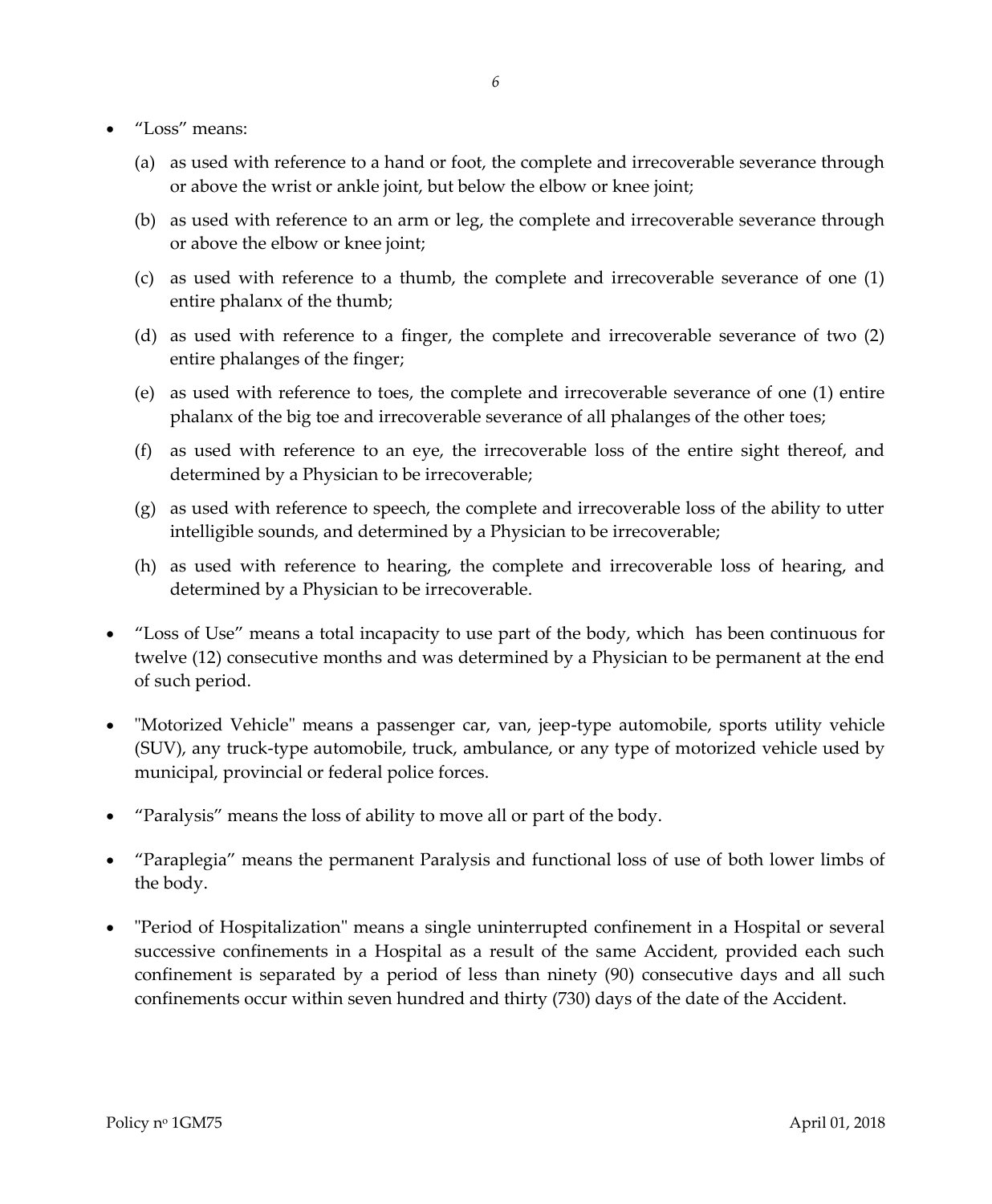- "Physician" means an individual who is legally licensed to practice medicine and provide treatment within the scope of his licence by:
	- (a) a recognized medical licensing organization in the jurisdiction where the treatment is rendered, provided he is a member in good standing of such licensing body, or
	- (b) a governmental agency having jurisdiction over such licensing where the treatment was rendered.

The Physician must not ordinarily reside in the Insured Person's residence. The Physician must not be an Insured Person, an Immediate Family Member or business associate of an Insured Person.

- "Policy" means Policy #1GM75 as well as the attached Master Application, any endorsements and attached papers.
- "Policyholder" means Halifax Regional Municipality.
- "Principal Sum" means the amount under the Policyholder's Basic Group Life Insurance policy.
- "Professional Counsellor" means a therapist or counsellor who is licensed or registered within the jurisdiction in which he practices to provide psychological treatment or counselling.

The Professional Counsellor must not ordinarily reside in the Insured Person's residence. The Professional Counsellor must not be an Insured Person, an Immediate Family Member or business associate of an Insured Person.

- "Quadriplegia" means the permanent Paralysis and functional loss of use of both upper and lower limbs of the body.
- "Regular Care and Attendance" means observation and treatment to the extent necessary under existing and recognized standards of medical practice.
- "Seat Belt" means a belt that forms a restraint system in a Motorized Vehicle.

For the purposes of this definition, a Seat Belt includes infant and child restraint systems used in Motorized Vehicles and the restraining belts which are part of a stretcher used in the transportation of sick or injured persons by ambulance.

 "Sickness or Disease" means the alteration of a person's state of health resulting from internal or external cause(s), creating objectively verifiable symptoms and/or signs, and revealing itself by the impairment of physiological or mental functions.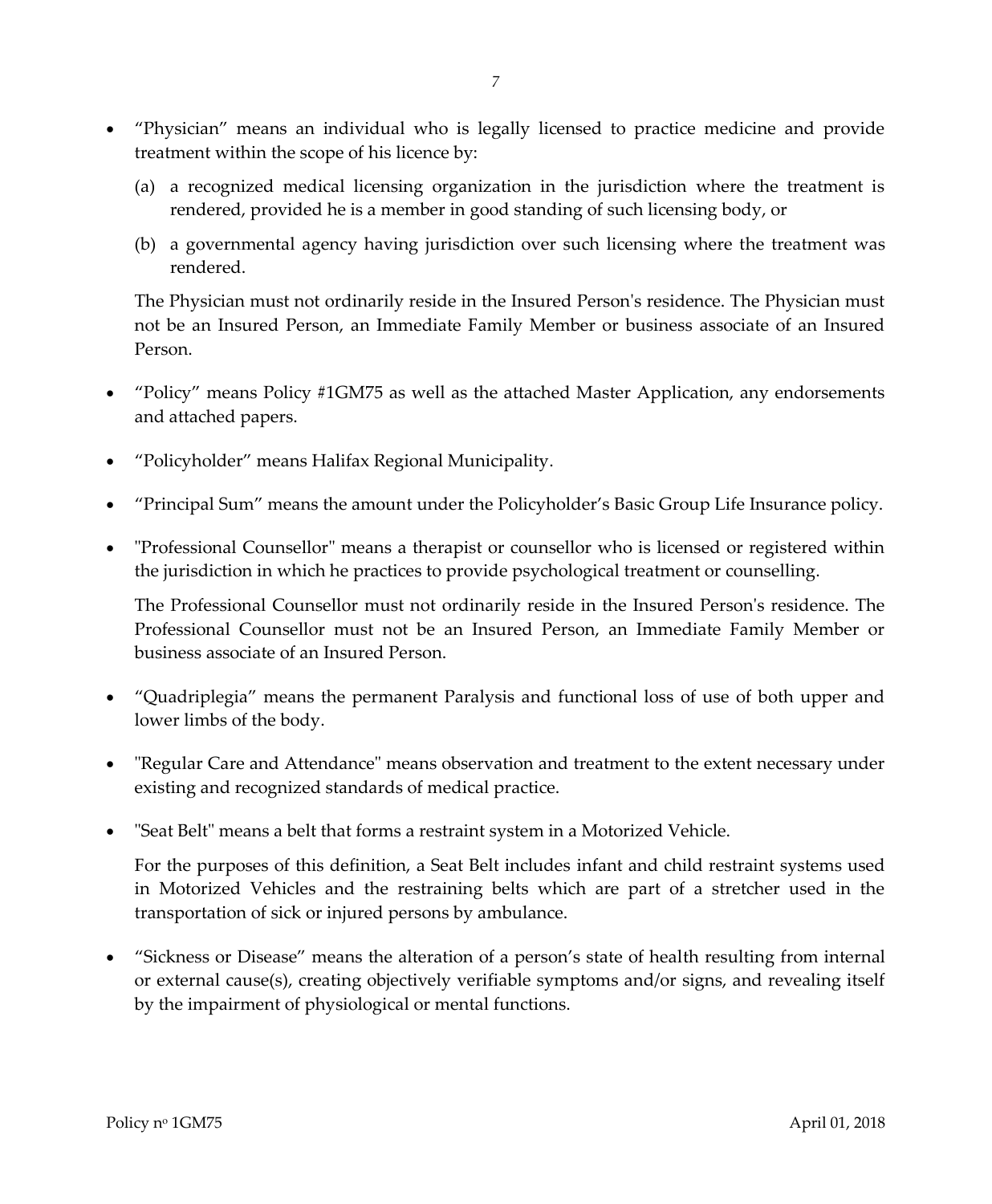- "Specific Loss" means Loss of Life, Loss, Loss of Use, Quadriplegia, Paraplegia or Hemiplegia, all as defined in this section of this booklet.
- "Spouse" means an individual under the age of seventy (70) or under the age of sixty-five (65) with respect to Spouses of Halifax Regional Water Commission Employee:
	- (a) to whom you are legally married or in a civil union with; or
	- (b) with whom you have continuously cohabited in a conjugal relationship for a minimum of one (1) year immediately before the date of the event insured against.

However, when the individual is the biological or adoptive mother or father of at least one of your children and is cohabitating with you, the individual shall be deemed a Spouse from the date of birth or adoption of that child, if that date precedes the end of the period of one year of cohabitation.

Only one (1) individual will qualify as your Spouse. If you are legally married or in a civil union but are also cohabiting with an individual as described under Item (b) above, you may elect in writing, which one of the individuals will qualify as a Spouse under the Policy. This election must be filed with the Policyholder. The Insurer will not be bound by an election not filed before the occurrence of the event insured against. If an election is not filed, the Spouse will be the individual to whom you are legally married or in a civil union with.

 "Total Disability" or "Totally Disabled" means or directly refers to a continuous state of incapacity preventing the Insured Person from performing all of the usual and customary duties of his occupation.

An Insured Person will be deemed Totally Disabled only if he does not receive any income from any occupation after the Commencement of Total Disability, directly or indirectly, except in the context of a rehabilitation program approved by the Insurer.

For a Total Disability to be recognized, the state of the Insured Person must require Regular Care and Attendance by a Physician or an appropriate specialist. Proof of Regular Care and Attendance must be satisfactory to the Insurer.

- "Transportation" means conveyance from one place to another by private or public Motorized Vehicle, bus, train, boat, ferry, airplane or helicopter.
- "Travelling on Company Business" means any travel undertaken as part of the normal duties of the Insured Person's occupation with the Policyholder, but excluding commuting to or from the Insured Person's workplace.

Throughout this booklet, the male pronoun will be construed as the feminine when the person is a female.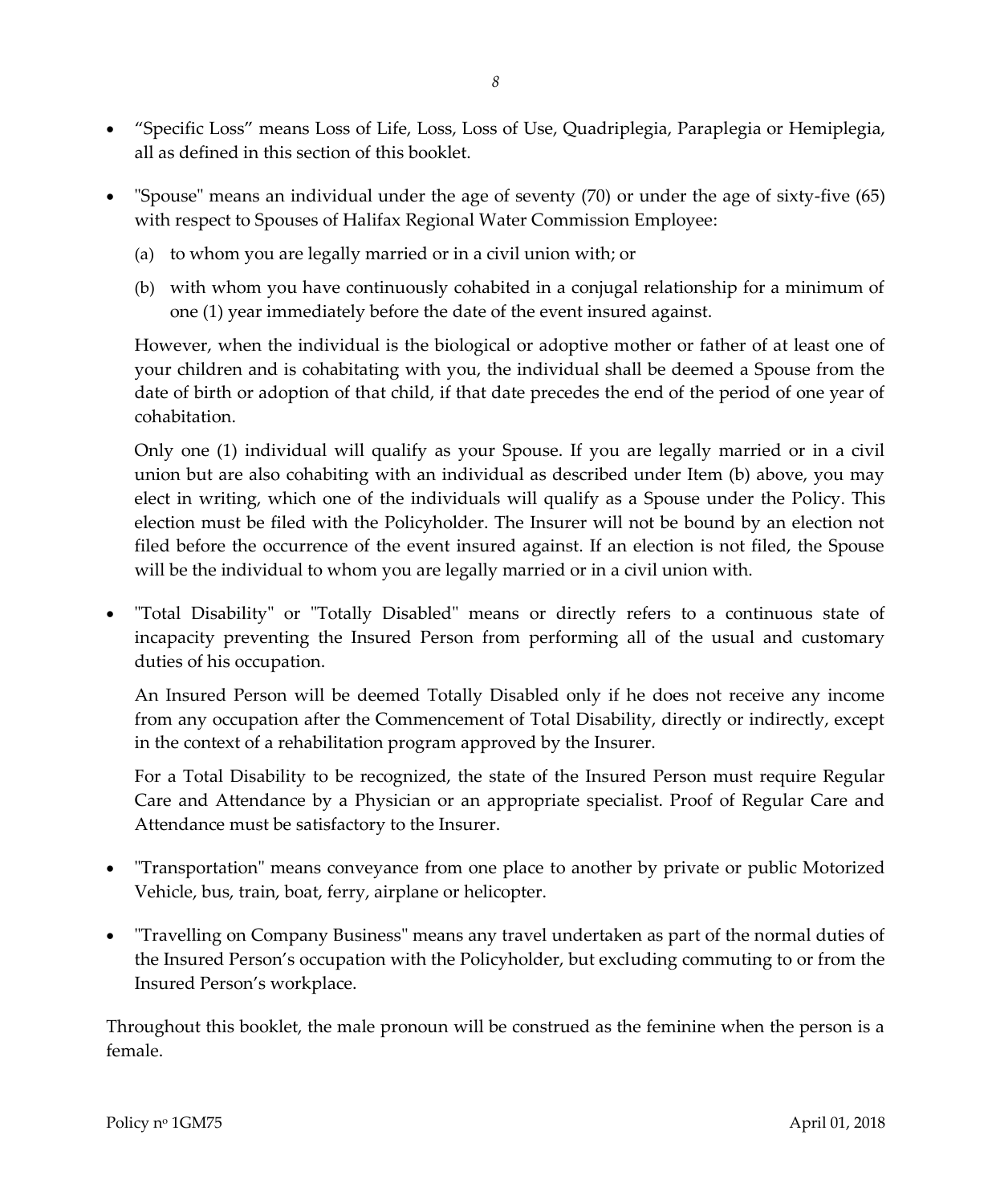# <span id="page-11-1"></span><span id="page-11-0"></span>**DETAILS OF THE PROGRAM**

# **Eligibility**

The Accidental Death and Dismemberment insurance program is available to the Mayor, Councillors, and all eligible Employees of the Policyholder, as well as the oustside workers of CUPE 108 and Employees of Halifax Regional Water Commission. In order to be eligible under this policy, all persons must participate in the Policyholder's Basic Group Life Insurance program.

As an active, full-time and permanent salaried Employee of the Policyholder or an Employee who is hired on a contractual basis by the Policyholder, you are eligible under the Accidental Death and Dismemberment insurance program if you are under the age of seventy (70) or under the age of sixty-five (65) with respect to Employees of Halifax Regional Water Commission, and residing in Canada. If you are absent from active work for any reason other than bona fide vacation or maternity/parental leave, you will only become eligible upon return to active work.

Your Spouse is eligible for coverage if he or she is under the age of seventy (70) or under the age of sixty-five (65) with respect to Soupes of Halifax Regional Water Commission Employee and meets the Spouse definition as presented under the section of this booklet entitled "Definitions – for a better comprehension of this booklet".

Any of your children who meet the definition of Dependent Child as presented under the section of this booklet entitled "Definitions – for a better comprehension of this booklet" are also eligible for coverage.

Note: If you are legally married but also cohabiting with an individual please refer to the Spouse definition for more information.

#### <span id="page-11-2"></span>**Coverage Amounts**

#### **Mandatory program**

The Accidental Death and Dismemberment insurance program is a mandatory group coverage for you.

On the effective date of your individual coverage, you are automatically insured for a Princpal Sum equal to the amout under the Policyholder's Basic Group Life Insurance policy.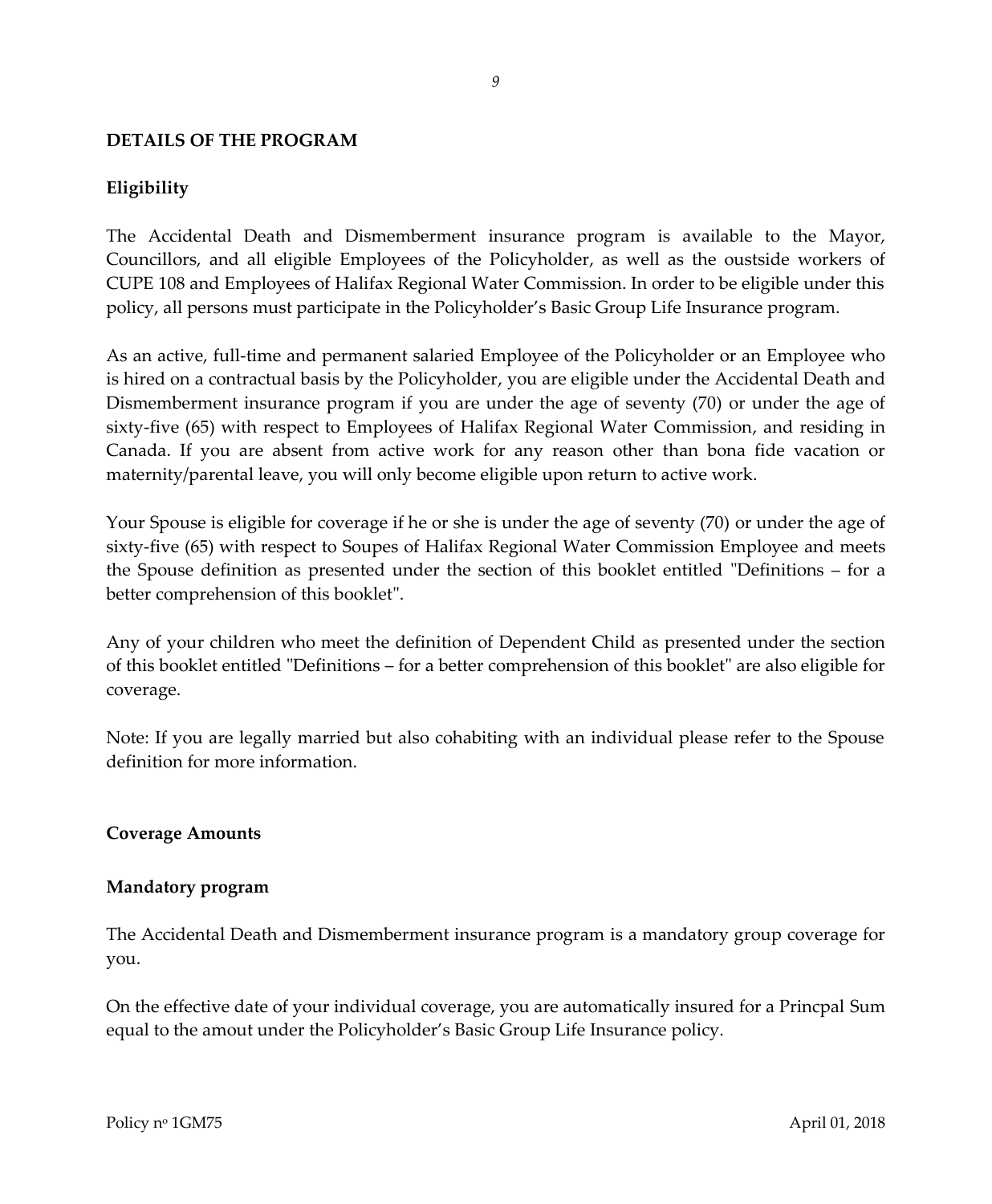# <span id="page-12-0"></span>**Effective date of individual coverage**

Insurance as to each eligible Employee becomes effective:

- on the Effective date of the policy with respect to an Employee insured under the Policyholder's Basic Group Life Insurance program on or before the Effective Date of the Policy;
- on the date insurance under the Policyholder's Basic Group Life Insurance program becomes effective with respect to an Employee who becomes insured under such program after the Effective Date of the Policy.

# <span id="page-12-1"></span>**Individual Coverage Termination**

Your coverage terminates on the earliest of the following dates:

- the date the Policy is terminated;
- the premium due date if the Policyholder fails to pay the required premium, except as the result of an inadvertent error;
- $\bullet$  the premium due date coincident with or following the date you reach seventy (70) years of age or under the age of sixty-five (65) with respect to Halifax Regional Water Commission Employee;
- the premium due date coincident with or following the date you cease to be an active Employee of the Policyholder on account of leave of absence, lay-off, maternity/parental leave, disability, resignation, dismissal, pension or retirement, except as provided under the following sections of this booklet:
	- Waiver of Premium
	- Continuation of Coverage During Approved Leaves
	- Extension of Coverage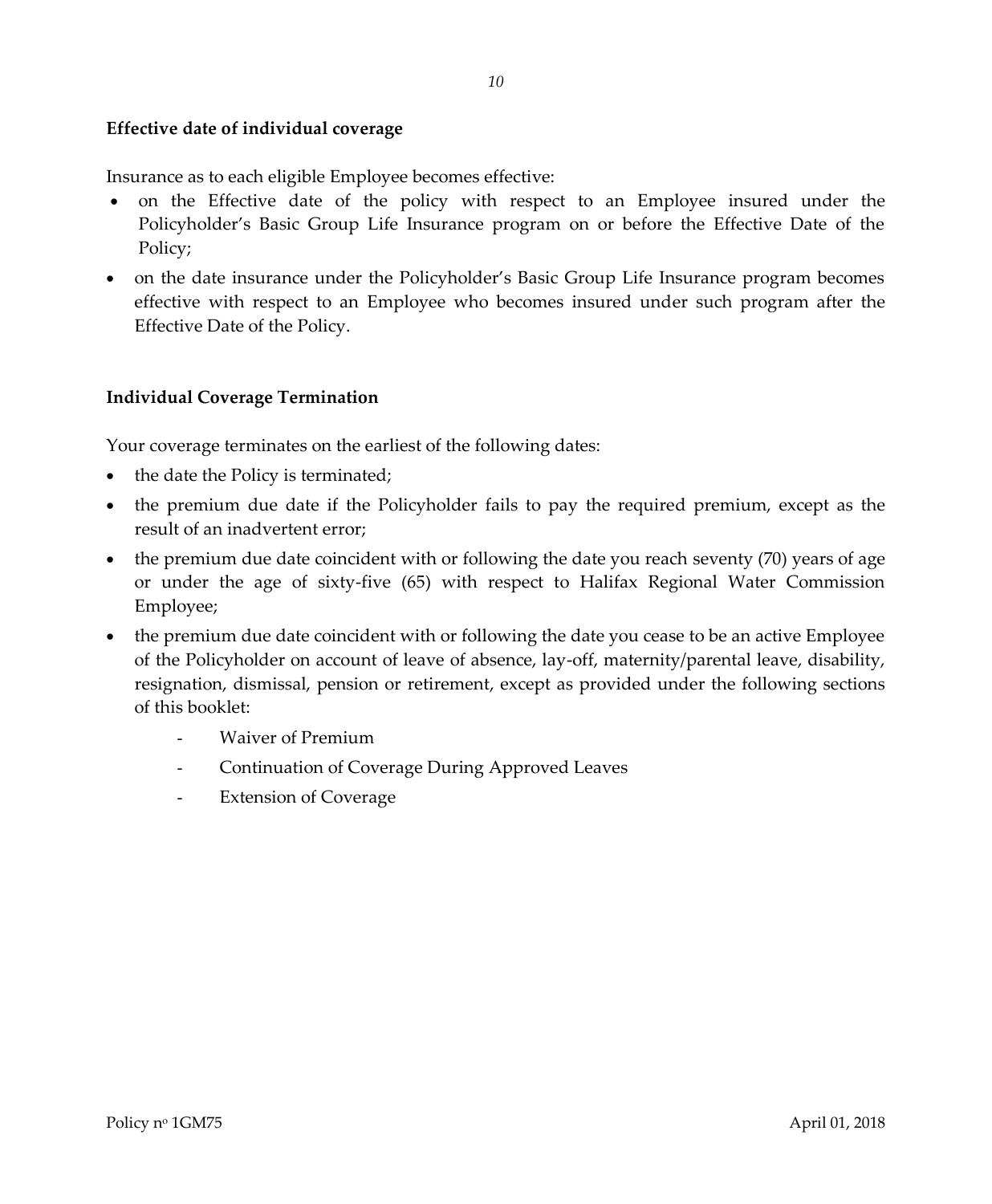# <span id="page-13-1"></span><span id="page-13-0"></span>**PROGRAM BENEFITS**

# **Specific Loss Accident Indemnity**

When, within three hundred and sixty-five (365) days after the date of an Accident, an Insured Person suffers an Injury from such Accident which results in a Specific Loss listed below, the Insurer will pay an indemnity as indicated below:

*11*

# **Loss of**

# **Loss or Loss of Use of**

| Thumb and index finger or at least four fingers of one hand One-Third of the Principal Sum |  |
|--------------------------------------------------------------------------------------------|--|

# **Paralysis of**

| Upper and lower limbs of one side of body (Hemiplegia) Two Times the Principal Sum |  |
|------------------------------------------------------------------------------------|--|

However, in the case of Quadriplegia, Paraplegia and Hemiplegia, if the Insured Person dies within ninety (90) days after the date of the Accident, the indemnity payable by the Insurer will be limited to the Principal Sum.

Indemnity provided under this section for all Specific Losses sustained by an Insured Person as the result of any one (1) Accident will not exceed the following:

- (a) the Principal Sum, with the exception of Quadriplegia, Paraplegia and Hemiplegia; or
- (b) with respect to Quadriplegia, Paraplegia and Hemiplegia, two times the Principal Sum, provided that the Insured Person lives longer than ninety (90) days after the date of the Accident.

Under this section, in no event will the Insurer pay more than two times the Principal Sum as the result of the same Accident, regardless of the combination of losses suffered.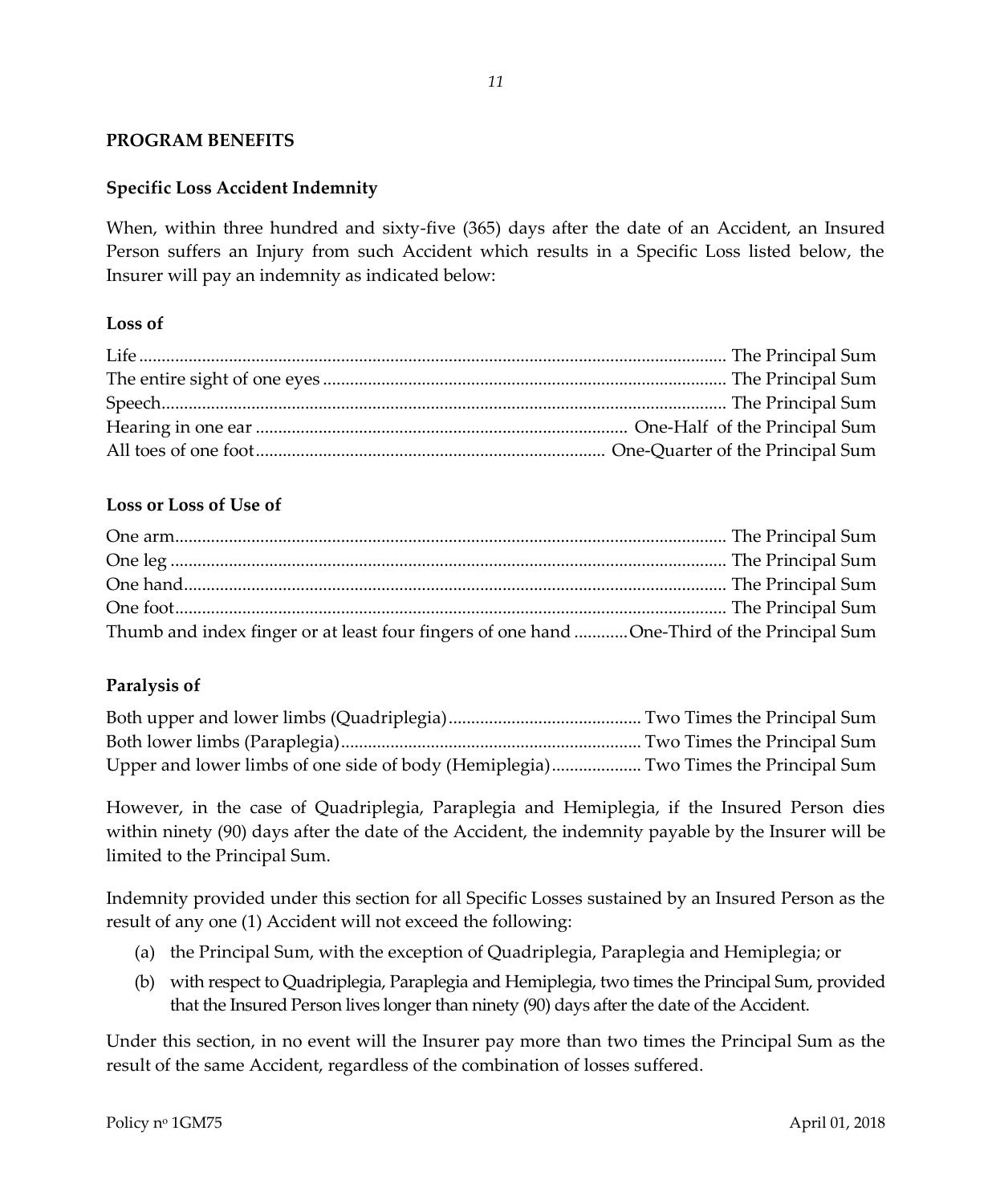# <span id="page-14-0"></span>**Covered Accidental Death and Dismemberment Benefits**

# **Surgical Reattachment Benefit**

If an Injury sustained by an Insured Person results in the complete severance of the Insured Person's limb or appendage or part of either a limb or appendage, and if such severed limb, appendage or part is then surgically reattached to that Insured Person within three hundred and sixty-five (365) days after the date of the Accident resulting in such Injury, then the Insurer will pay an indemnity to such Insured Person as follows:

- (1) Whether or not the Insured Person regains use of the severed limb, appendage or part, the Insurer will pay an indemnity equal to 50% of the indemnity that would have been payable under the section of this booklet entitled "Specific Loss Accident Indemnity" for the Loss of such limb, appendage or part, if the surgical reattachment had not been performed.
- (2) If, after the reattachment of the severed limb, appendage or part and within three hundred and sixty-five (365) days after the date of the Accident resulting in such Injury, the Insured Person suffers a total, irrecoverable and permanent Loss of Use of such reattached limb, appendage or part, the Insurer will pay an indemnity as provided under the section of this booklet entitled "Specific Loss Accident Indemnity" for Loss of Use of such limb, appendage or part, less any amount(s) paid or payable under the Surgical Reattachment Benefit section shown under item (1) above.
- (3) If, after the reattachment of the severed limb, appendage or part and within three hundred and sixty-five (365) days after the date of the Accident resulting in such Injury, such reattachment fails and the limb, appendage or part must be amputated, the Insurer will pay an indemnity as provided under the section of this booklet entitled "Specific Loss Accident Indemnity" for the Loss of such limb, appendage or part less any amount(s) paid or payable under this Surgical Reattachment Benefit section, under items (1) and (2).

Indemnity payable under this section and the section of this booklet entitled "Specific Loss Accident Indemnity" for any one (1) Insured Person as the result of any one (1) Accident will not exceed the Principal Sum.

# **Repatriation Benefit**

In the event an Insured Person suffers a Loss of Life resulting from Injury more than fifty (50) kilometres from that Insured Person's normal place of residence and indemnity for such loss becomes payable under the section of this booklet entitled "Specific Loss Accident Indemnity", the Insurer will pay the reasonable and necessary expenses actually incurred for the transportation of the body of the deceased Insured Person to a resting place (including but not limited to a funeral home or the place of interment) in proximity to the normal place of residence of the deceased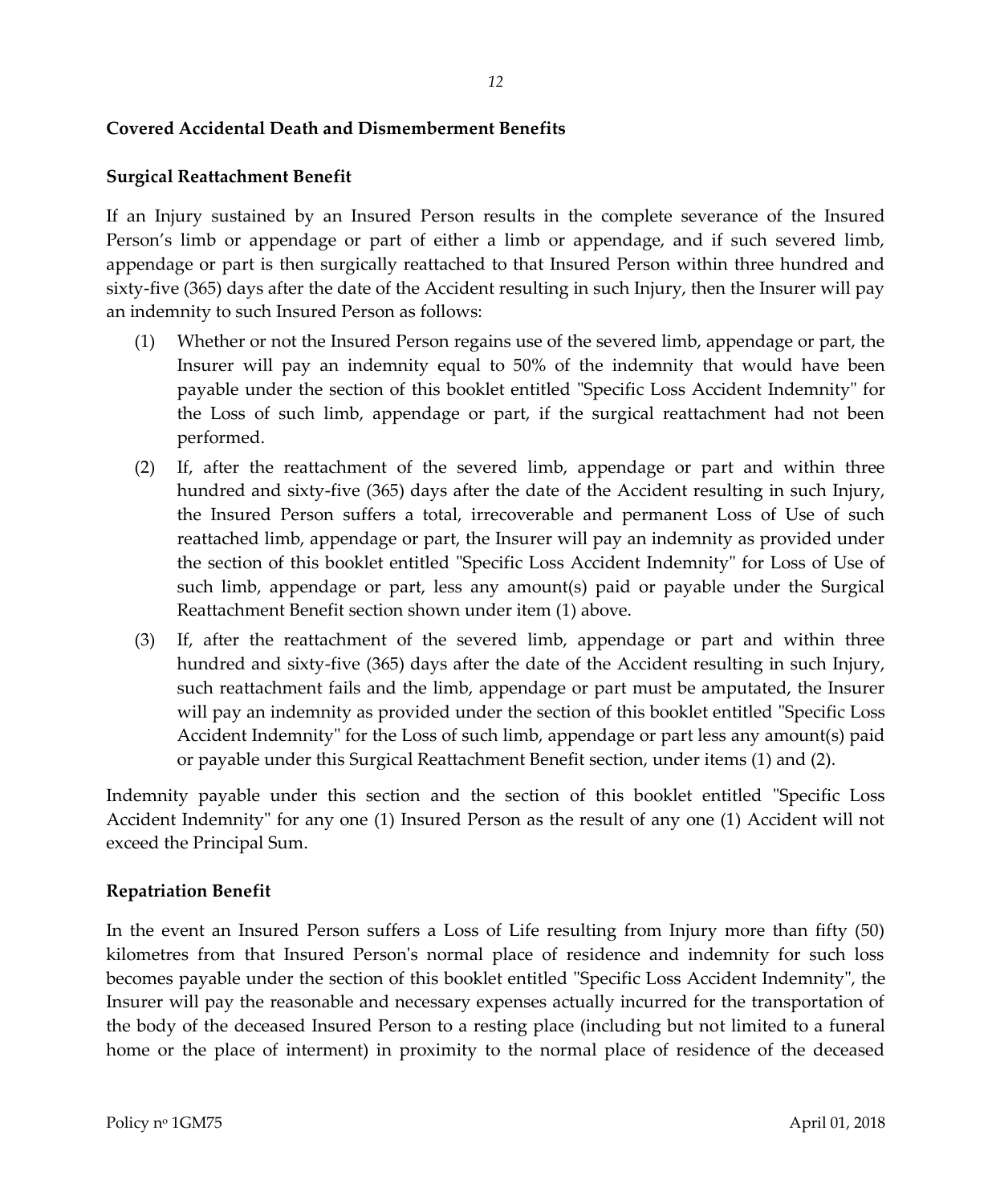Insured Person, including charges for the preparation of the body for such transportation, not to exceed, in the aggregate, the amount of fifteen thousand dollars (\$15,000) for all such expenses paid under this section as a result of one (1) Accident.

The indemnity payable under this section will be payable to the person who actually incurred the expenses.

The amount payable under this section will be co-ordinated with any amount which is paid or payable for a same or similar benefit provided under any other policies issued to the Policyholder by the Insurer.

# **Education Benefit**

In the event you suffers a Loss of Life resulting from an Injury and indemnity for such loss becomes payable under the section of this booklet entitled "Specific Loss Accident Indemnity", the Insurer will pay the reasonable and necessary tuition fees for any Dependent Child who, on the date of or within the following three hundred and sixty-five (365) days of the Insured Person's death, is enrolled or enrolls as a full-time student in any Institution for Higher Learning, up to the lesser of the following amounts:

- (a) five percent (5%) of such deceased Insured Person's Principal Sum; or
- (b) five thousand dollars (\$5,000),

for each year (up to five (5) consecutive years) per Dependent Child during which such Dependent Child remains enrolled as a full-time student in an Institution for Higher Learning.

The total maximum payable under this section will not exceed five thousand dollars (\$5,000) per year per Dependent Child.

The indemnity will be paid each year upon receipt of proof satisfactory to the Insurer that the Dependent Child is enrolled as a full-time student in an Institution for Higher Learning. Payment will not be made for expenses incurred prior to the Loss of Life of such Insured Person, nor for room, board, books or other living, travelling or clothing expenses.

The indemnity payable under this section will be payable to the person who actually incurred the expenses.

The amount payable under this section will be co-ordinated with any amount which is paid or payable for a same or similar benefit provided under any other policies issued to the Policyholder by the Insurer.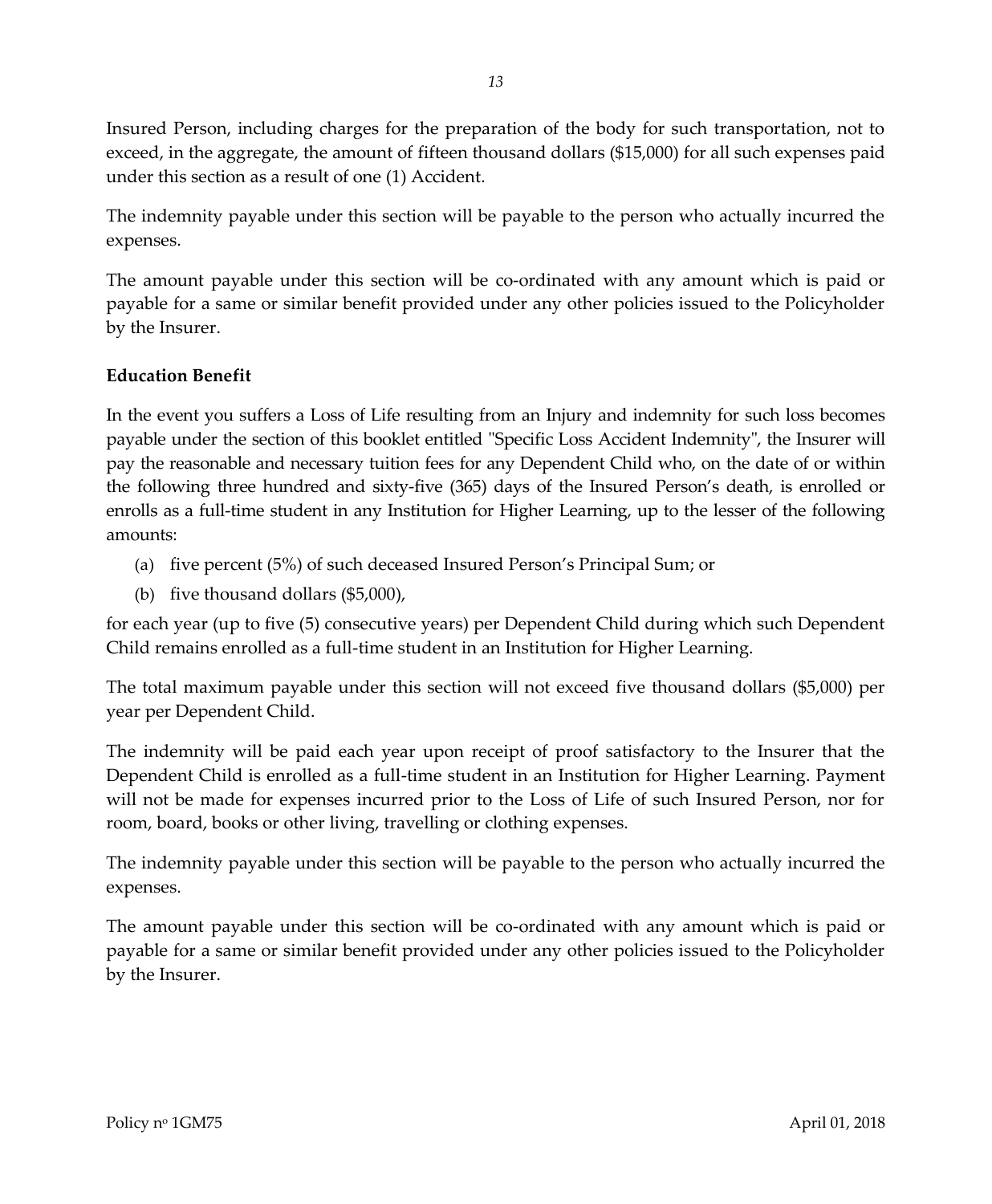# **Day-Care Benefit**

In the event you suffers a Loss of Life resulting from an Injury and indemnity for such loss becomes payable under the section of this booklet entitled "Specific Loss Accident Indemnity", the Insurer will pay the reasonable and necessary expenses actually incurred for Day-Care Centre attendance for any Dependent Child under thirteen (13) years of age at the date of the Insured Person's death and who on the date of or within the following three hundred and sixty-five (365) days after such Insured Person's death, is enrolled or enrolls in a Day-Care Centre, to the lesser of the following amounts:

*14*

- (a) five percent (5%) of such deceased Insured Person's Principal Sum; or
- (b) five thousand dollars (\$5,000),

for each year (up to five (5) consecutive years) per Dependent Child during which such Dependent Child remains enrolled in a Day-Care Centre.

The total maximum payable under this section will not exceed five thousand dollars (\$5,000) per year per Dependent Child.

The indemnity will be paid each year upon receipt of satisfactory proof that the Dependent Child is enrolled in a Day-Care Centre, but payment will not be made for expenses incurred prior to the Loss of Life of such Insured Person, nor for room, board or other ordinary living, travelling or clothing expenses.

The indemnity payable under this section will be payable to the person who actually incurred the expenses.

The amount payable under this section will be co-ordinated with any amount which is paid or payable for a same or similar benefit provided under any other policies issued to the Policyholder by the Insurer.

If none of the Insured Person's Dependent Children satisfy the above requirements or the requirements as shown under the section entitled "Education Benefit", the Insurer will pay to your beneficiary the lesser of the following amounts:

- (a) five percent (5%) of the deceased Insured Person's Principal Sum; or
- (b) two thousand and five hundred dollars (\$2,500),

under only one (1) of the policies issued by the Insurer.

# **Rehabilitation Benefit**

In the event you suffer a Specific Loss resulting from an Injury and indemnity for such loss becomes payable under the section of this booklet entitled "Specific Loss Accident Indemnity" and such Injury requires that you participate in a rehabilitation program in order to be qualified to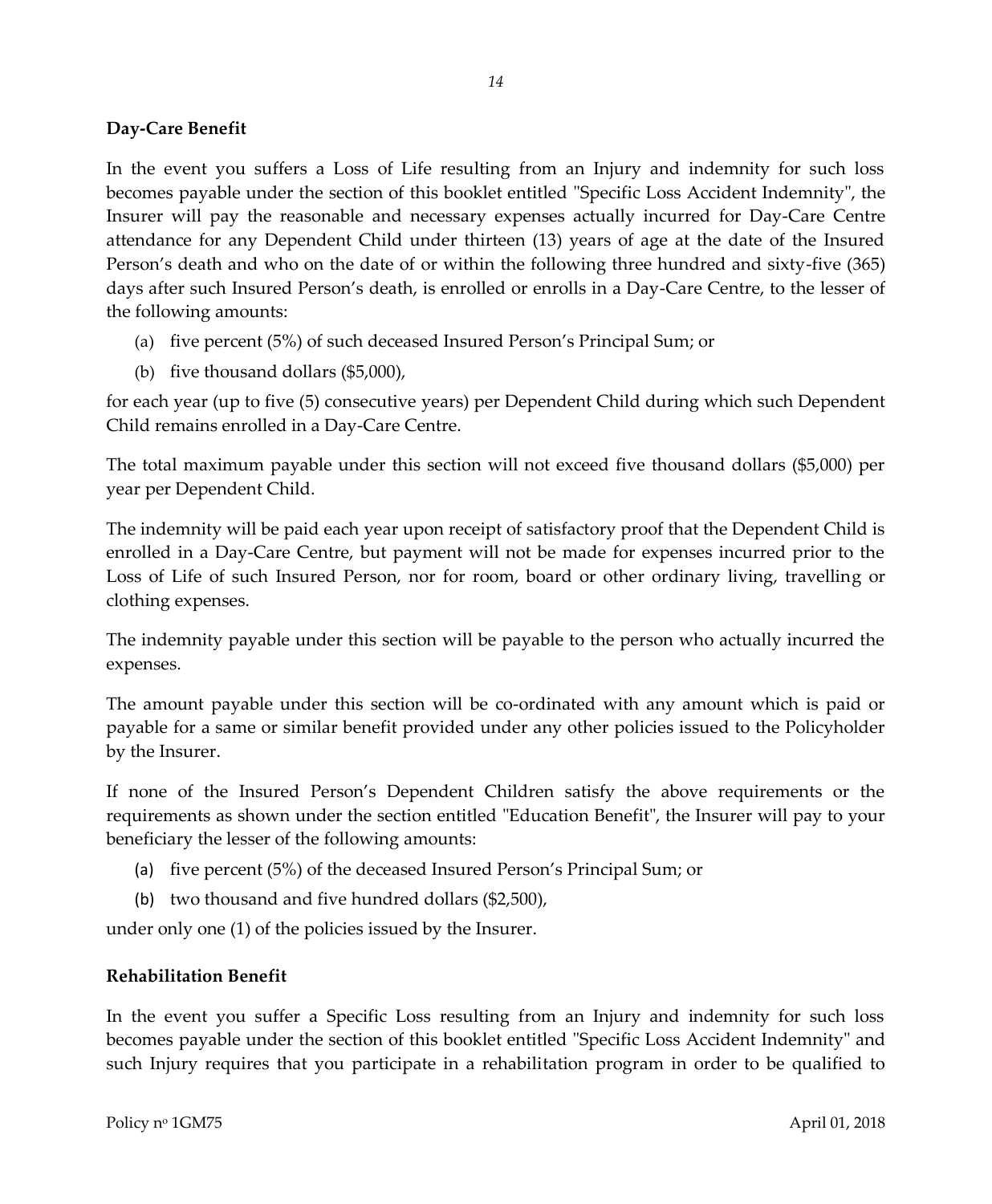engage in an occupation in which you would not have engaged except for such Injury, the Insurer will pay the reasonable and necessary expenses that you actually incurred for such program within three (3) years after the date of such loss. Payment will not be made for room, board or other ordinary living, travelling or clothing expenses.

Payment by the Insurer for the total of all expenses that you incurred under this section will not exceed fifteen thousand dollars (\$15,000) as the result of any one (1) Accident.

The amount payable under this section will be co-ordinated with any amount which is paid or payable for a same or similar benefit provided under any other policies issued to the Policyholder by the Insurer.

# **Workplace Modification and Accommodation Benefit**

In the event you suffer a Specific Loss resulting from an Injury and indemnity for such loss becomes payable under the section of this booklet entitled "Specific Loss Accident Indemnity" and you require special adaptive equipment and/or workplace modification in order to reasonably accommodate your return to active work with the Policyholder, the Insurer will pay the reasonable and necessary expenses actually incurred by the Policyholder for such equipment and/or modification provided:

- (1) The Policyholder agrees in writing to provide the special adaptive equipment and/or make modifications to the workplace for the purpose of making it accessible and adaptable to your needs; and
- (2) The Policyholder acknowledges in writing that the performance of the essential duties of your job would be compromised in the absence of such modification or accommodation; and
- (3) The proposed special adaptive equipment and/or workplace modification have prior written approval by the Insurer.

The Insurer has the right to have you examined by a professional of its choice to evaluate the appropriateness of the proposed modifications and/or equipment.

The indemnity under this section will be paid to the Policyholder once you have returned to active work with the Policyholder and the Insurer has been provided with written proof of the expenses incurred. The benefit is not payable if the Policyholder does not incur any cost in providing the special adaptive equipment and/or the workplace modification.

Payment by the Insurer for the total of all expenses incurred by the Policyholder under this section will not exceed five thousand dollars (\$5,000) as a result of any one (1) Accident.

The amount payable under this section will be co-ordinated with any amount which is paid or payable for a same or similar benefit provided under any other policies issued to the Policyholder by the Insurer.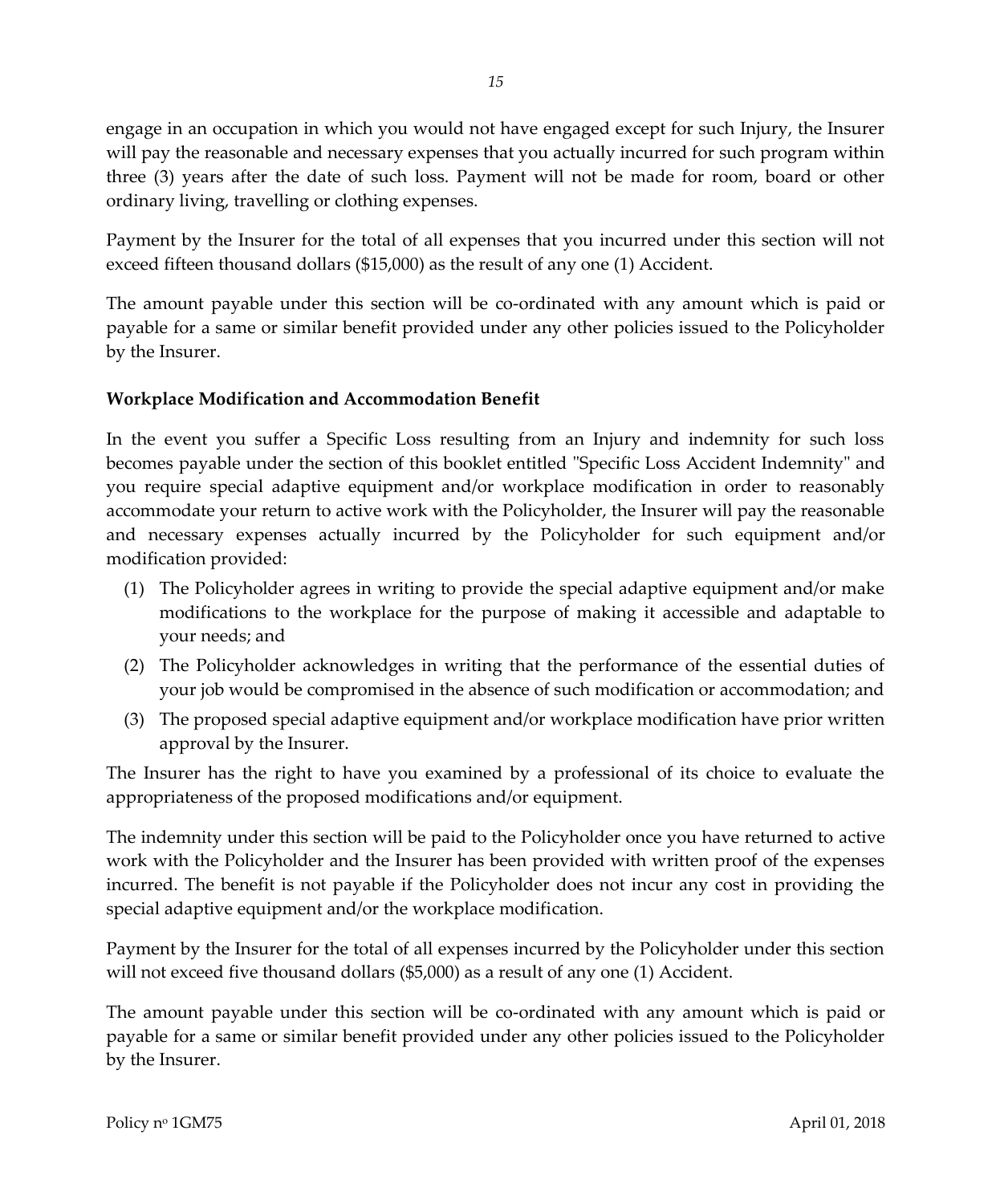# **Occupational Training Benefit**

In the event you suffer a Loss of Life resulting from an Injury and indemnity for such loss becomes payable under the section of this booklet entitled "Specific Loss Accident Indemnity", the Insurer will pay the reasonable and necessary expenses actually incurred within the following three (3) years after the date of such loss by your Spouse who engages in a formal occupational training program in order to become specifically qualified for active employment in an occupation for which he would not otherwise have sufficient qualifications. Payment will not be made for room, board or other ordinary living, travelling or clothing expenses.

Payment by the Insurer for the total of all expenses incurred by your Spouse under this section will not exceed fifteen thousand dollars (\$15,000).

The indemnity payable under this section will be payable to the person who actually incurred the expenses.

The amount payable under this section will be co-ordinated with any amount which is paid or payable for a same or similar benefit provided under any other policies issued to the Policyholder by the Insurer.

# **Permanent Total Disability Indemnity**

In the event you suffer an Injury resulting in Total Disability within three hundred and sixty-five (365) days after the date of the Accident causing such Injury, provided such Total Disability was continued over a period of twelve (12) consecutive months following Commencement of Total Disability and is permanent at the end of this period, the Insurer will pay the Principal Sum, less any amount paid or payable as the result of the same Accident under the section of this booklet entitled "Specific Loss Accident Indemnity".

# **Family Transportation Benefit**

In the event an Insured Person suffers a Specific Loss resulting from an Injury and indemnity for such loss becomes payable under the section of this booklet entitled "Specific Loss Accident Indemnity" and such Insured Person is under the Regular Care and Attendance of a Physician, the Insurer will pay the reasonable and necessary expenses actually incurred by one (1) Immediate Family Member or family representative for Transportation to the bedside of such Insured Person by the most direct route from the normal place of residence of the Immediate Family Member or family representative, Accommodation in the vicinity, and return to the normal place of residence of such Immediate Family Member or family representative by the most direct route if the Insured Person had been travelling unaccompanied by an Immediate Family Member. Payment will not be made for other ordinary living, travelling or clothing expenses.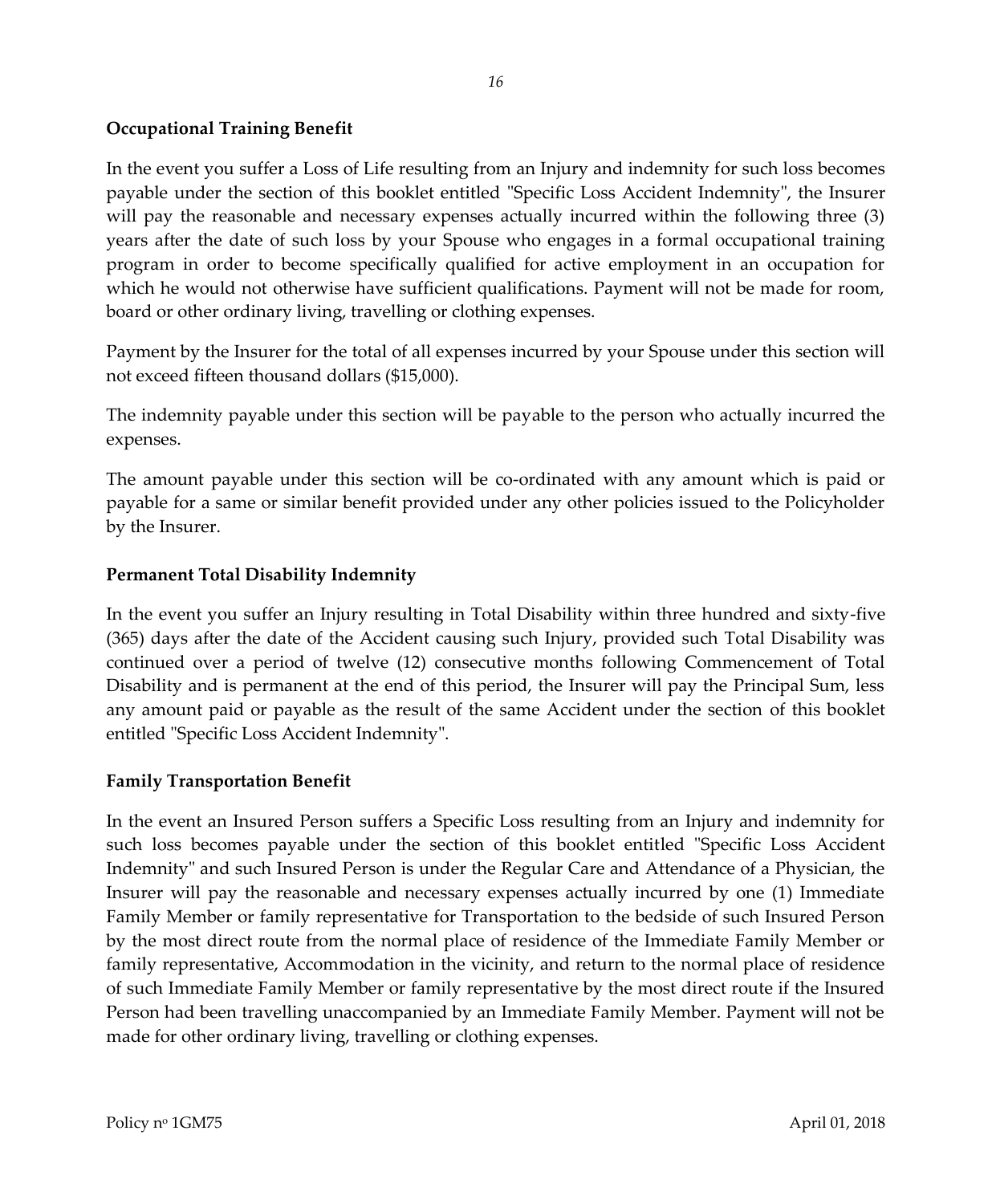The Insurer will not pay any indemnity under this section unless your are confined as an inpatient in a Hospital located more than fifty (50) kilometres from your normal place of residence.

Reimbursement of Transportation expenses under this section is limited to the cost of a single return trip to the bedside of the Insured Person while in Hospital. More than one form of conveyance may be used for the Transportation if necessary, but the indemnity paid will be limited to the Fare or Fares reasonably required for a single return trip. If Transportation occurs in a Motorized Vehicle other than one operated under a license for the conveyance of passengers, then reimbursement of Transportation expenses will be limited to a maximum of thirty-five cents (\$0.35) per kilometre travelled for such return trip.

The total maximum amount payable under this section by the Insurer will not exceed fifteen thousand dollars (\$15,000) as a result of any one (1) Accident.

The indemnity payable under this section will be payable to the person who actually incurred the expenses.

The amount payable under this section will be co-ordinated with any amount which is paid or payable for a same or similar benefit provided under any other policies issued to the Policyholder by the Insurer.

# **Identification Benefit**

In the event an Insured Person suffers a Loss of Life resulting from an Injury and indemnity for such loss becomes payable under the section of this booklet entitled "Specific Loss Accident Indemnity" and the police or similar governmental authority requires identification of the Insured Person's body, the Insurer will pay the reasonable and necessary expenses actually incurred by one (1) Immediate Family Member or family representative for Transportation to the location of the Insured Person's body by the most direct route from the normal place of residence of the Immediate Family Member or family representative, Accommodation in the vicinity, and return to the normal place of residence of such Immediate Family Member or family representative by the most direct route, if, at the time of death, the Insured Person had been travelling unaccompanied by an Immediate Family Member. Payment will not be made for other ordinary living, travelling or clothing expenses.

The Insurer will not pay any indemnity under this section unless the Insured Person's body is located more than fifty (50) kilometres from the Insured Person's normal place of residence.

Reimbursement of Transportation expenses under this section is limited to the cost of a single return trip to identify the deceased Insured Person. More than one form of conveyance may be used for the Transportation if necessary, but the indemnity paid will be limited to the Fare or Fares reasonably required for a single return trip. If Transportation occurs in a Motorized Vehicle other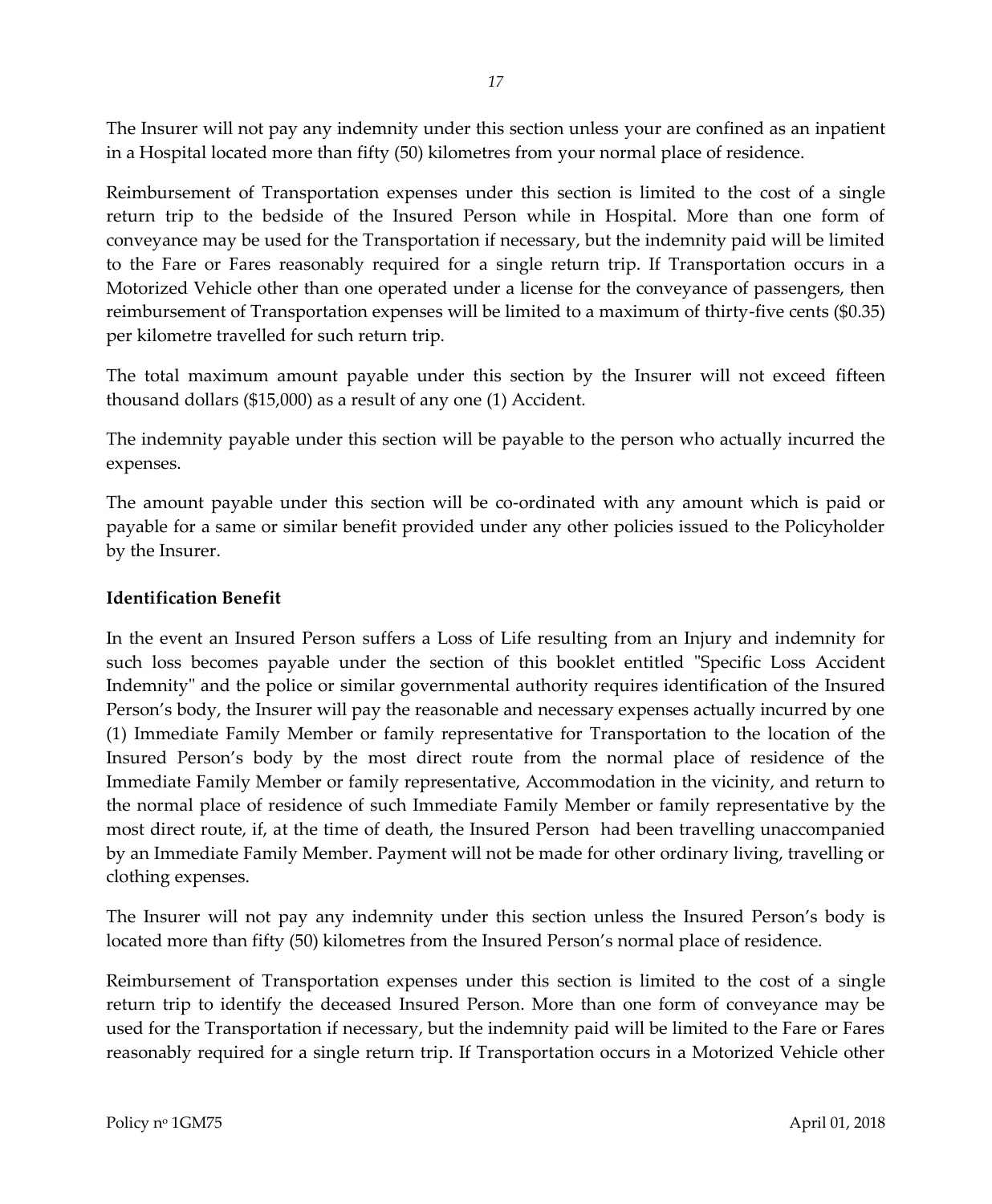than one operated under a license for the conveyance of passengers, then reimbursement of Transportation expenses will be limited to a maximum of thirty-five cents (\$0.35) per kilometre travelled for such return trip.

The total maximum amount payable under this section by the Insurer will not exceed fifteen thousand dollars (\$15,000) as a result of any one (1) Accident.

The indemnity payable under this section will be payable to the person who actually incurred the expenses.

The amount payable under this section will be co-ordinated with any amount which is paid or payable for a same or similar benefit provided under any other policies issued to the Policyholder by the Insurer.

# **Seat Belt Benefit**

In the event an Insured Person suffers a Specific Loss resulting from an Injury and indemnity for such loss becomes payable under the section of this booklet entitled "Specific Loss Accident Indemnity", the Insurer will pay an additional indemnity equal to ten percent (10%) of the applicable indemnity payable under the section of this booklet entitled "Specific Loss Accident Indemnity", subject to a maximum of fifty thousand dollars (\$50,000), if at the time of the Accident causing such Injury, the Insured Person was driving or riding in a Motorized Vehicle and wearing a properly fastened Seat Belt.

At the time of the Accident, the driver of the Motorized Vehicle must hold a current and valid driver's license of a rating authorizing him to operate such Motorized Vehicle and neither be Intoxicated nor Under the Influence of Drugs.

Proof of Seat Belt use to the satisfaction of the Insurer must be provided as part of the written proof of loss.

The amount payable under this section will be co-ordinated with any amount which is paid or payable for a same or similar benefit provided under any other contracts issued to the Policyholder by the Insurer.

# **Home Alteration and/or Vehicle Modification Benefit**

In the event an Insured Person suffers a Specific Loss listed below resulting from an Injury:

- (1) Loss of both feet or legs; or
- (2) Loss of Use of both feet or legs; or
- (3) Quadriplegia, Paraplegia or Hemiplegia,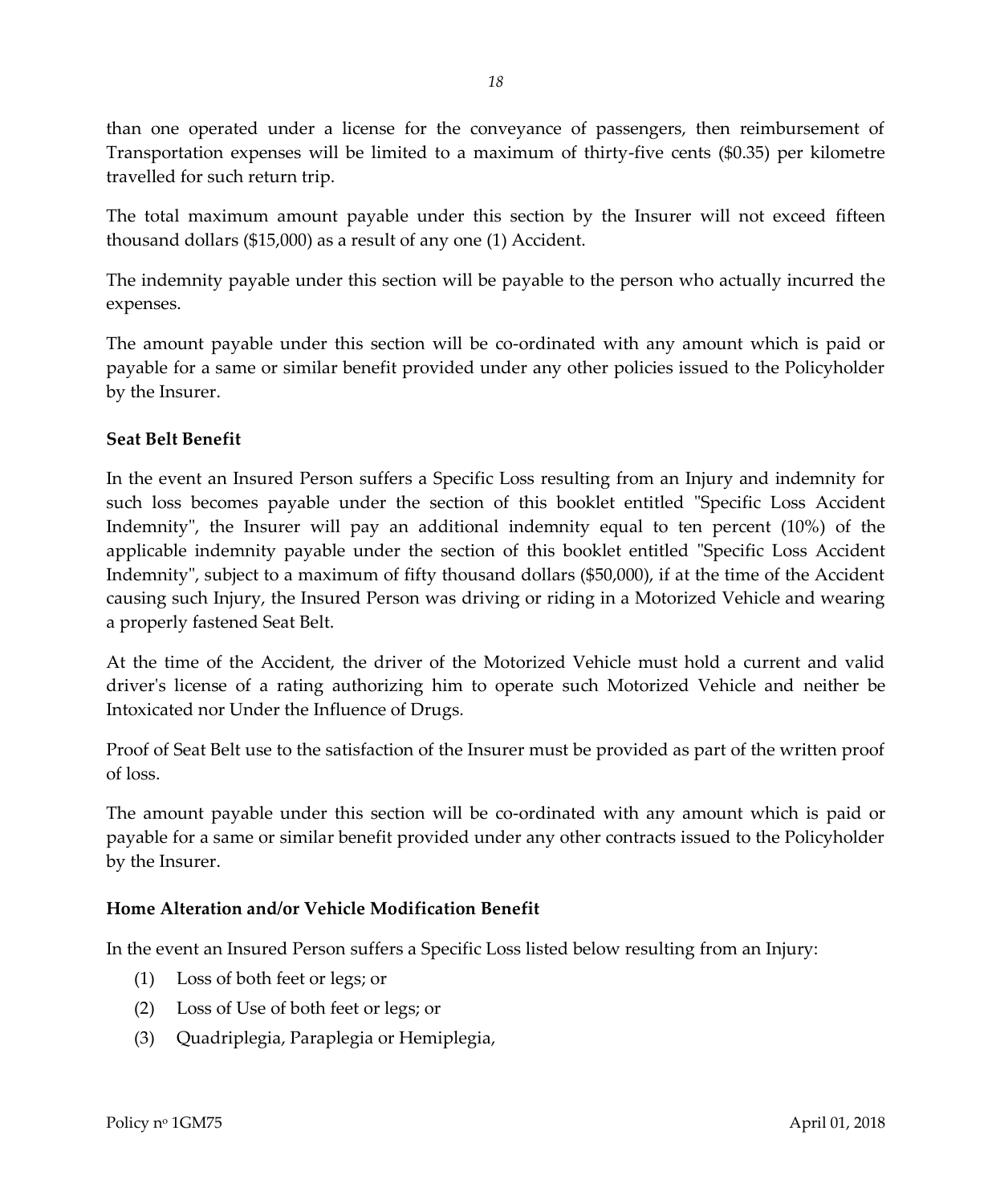and indemnity for such loss becomes payable under the section of this booklet entitled "Specific Loss Accident Indemnity" and such Insured Person requires the use of a wheelchair, as result of such loss, in order to be ambulatory, the Insurer will pay the reasonable and necessary expenses actually incurred by the Insured Person within three (3) years following the date of Loss for home alteration and/or vehicle modification as provided under this section.

To be covered under this section, the alteration or modification must enable the Insured Person to access his residence and/or his vehicle in a wheelchair and must be approved, where required by law, by licensing authorities.

The total maximum amount payable under this section by the Insurer will not exceed fifteen thousand dollars (\$15,000) as a result of any one (1) Accident.

The amount payable under this section will be co-ordinated with any amount which is paid or payable for a same or similar benefit provided under any other policies issued to the Policyholder by the Insurer.

# **Hospital Indemnity**

In the event an Insured Person suffers a Specific Loss resulting from an Injury and indemnity for such loss becomes payable under the section of this booklet entitled "Specific Loss Accident Indemnity" and such Injury requires the Insured Person to stay in a Hospital and under the Regular Care and Attendance of a Physician for at least four (4) consecutive days, the Insurer will pay a Daily Indemnity provided such Period of Hospitalization is necessary for the treatment of such Injury. Such Daily Indemnity will be paid from the first (1st) Day of Hospitalization, but in no event for more than three hundred and sixty five (365) days per Accident.

Notwithstanding anything contained to the contrary in the Policy, a Period of Hospitalization which becomes necessary for the treatment of an Injury other than for a Specific Loss will be covered in accordance with the terms of this section, provided such Period of Hospitalization commences:

- (1) within three hundred and sixty-five (365) days after the date of the Accident causing such Injury; and
- (2) while this Insured Person's individual coverage under the Policy is in force.

Such Daily Indemnity will be calculated as payable from the first (1st) Day of Hospitalization, provided the Insured Person is hospitalized for at least four (4) consecutive days.

Only one (1) Period of Hospitalization will be payable for all Injuries sustained by the Insured Person as the result of one (1) Accident.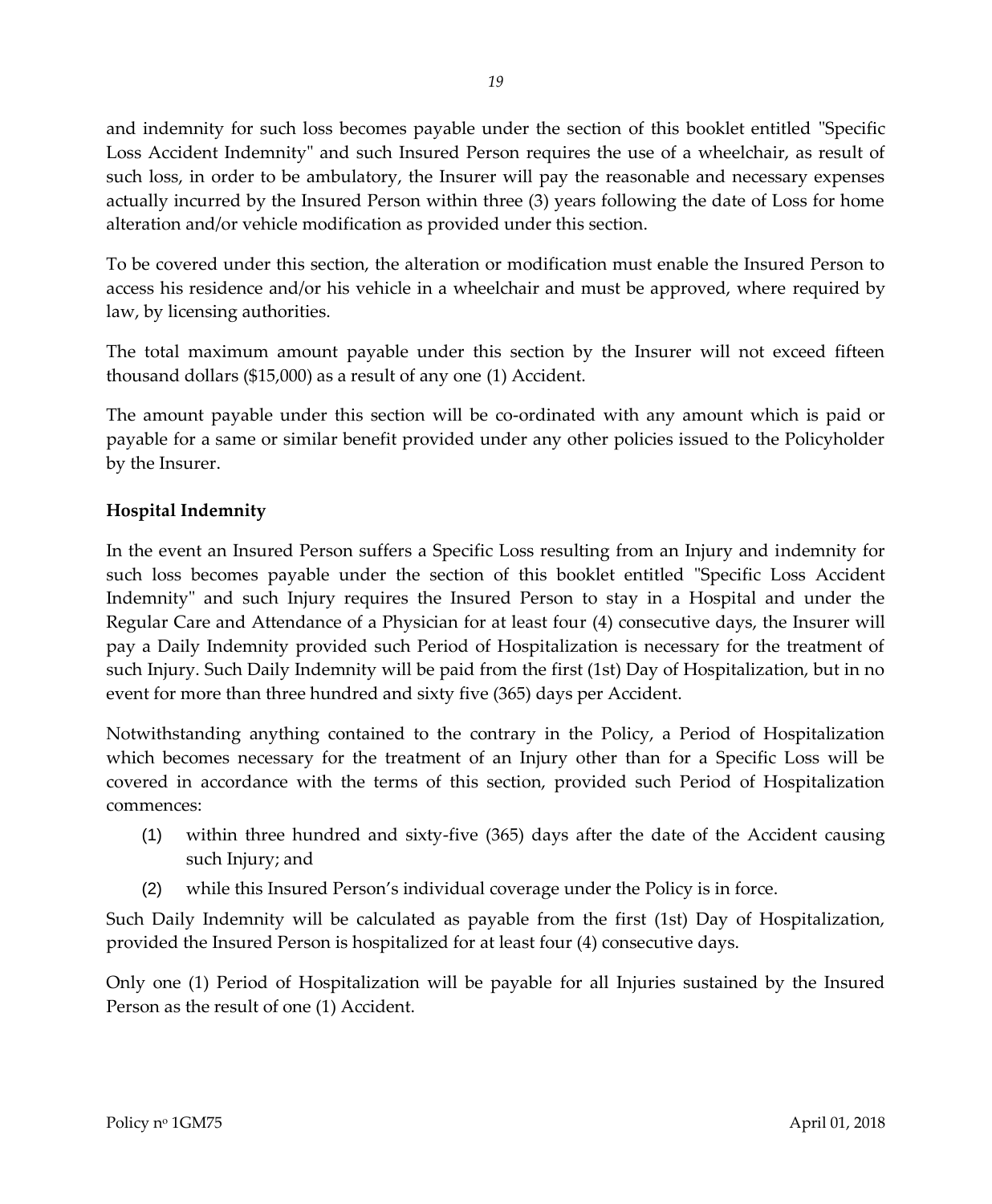The amount payable under this section will be coordinated with any amount which is paid or payable for a same or similar benefit provided under any other contracts issued to the Policyholder by the Insurer.

# **Cosmetic Disfigurement Benefit**

In the event an Insured Person suffers a Burn resulting from an Injury, the Insurer will pay an indemnity determined by multiplying the applicable Area Classification Factor, as shown in the Cosmetic Burn Indemnity Schedule below, by the percentage of body surface actually burned subject to the Maximum Allowable Percentage for Body Surface Burned as stipulated in the Cosmetic Burn Indemnity Schedule times the Principal Sum.

The Maximum Allowable Percentage for Body Surface Burned, as shown in the following Cosmetic Burn Indemnity Schedule, is based on one hundred percent (100%) of the specific body part that was burned. The attending Physician will determine the actual percentage applicable to each burn.

If an Insured Person suffers a Burn or Burns to more than one (1) body part as a result of any one (1) Accident, indemnities payable for all such Burn or Burns will not exceed one hundred percent (100%) of the Insured Person's Principal Sum.

| <b>Body Part</b>               | Area<br>Classification<br>Factor | <b>Maximum Allowable</b><br><b>Percentage for Body</b><br><b>Surface Burned</b> |
|--------------------------------|----------------------------------|---------------------------------------------------------------------------------|
| Face, Neck, Head               | 11                               | $9.0\%$                                                                         |
| Hand & Forearm (Right)         | 5                                | 4.5%                                                                            |
| Hand & Forearm (Left)          | 5                                | 4.5%                                                                            |
| Upper Arm (Right)              | 3                                | 4.5%                                                                            |
| Upper Arm (Left)               | 3                                | 4.5%                                                                            |
| Torso (Front)                  | $\mathcal{P}$                    | 18.0%                                                                           |
| Torso (Back)                   | $\overline{2}$                   | 18,0%                                                                           |
| Thigh (Right)                  | $\mathbf{1}$                     | $9.0\%$                                                                         |
| Thigh (Left)                   | 1                                | $9.0\%$                                                                         |
| Lower Leg - below knee (Right) | 3                                | $9.0\%$                                                                         |
| Lower Leg - below knee (Left)  | 3                                | $9.0\%$                                                                         |

# **Cosmetic Burn Indemnity Schedule**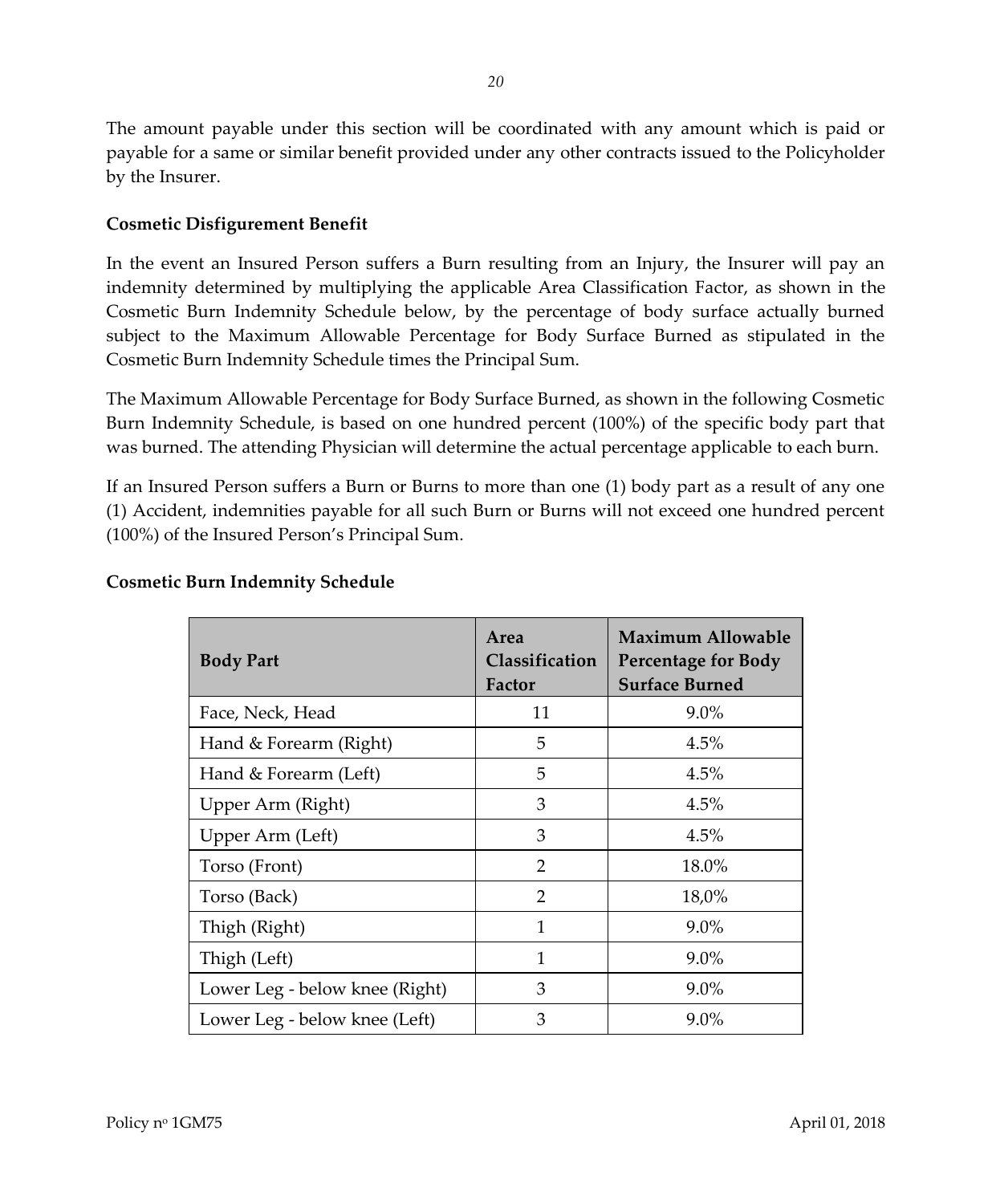In the event indemnities are payable under this section and any of the sections entitled "Specific Loss Accident Indemnity", "Permanent Total Disability Indemnity", "Comatose Benefit" or "Brain Damage Benefit", the total amount payable under all such sections will not exceed one hundred percent (100%) of the Insured Person's Principal Sum or, in the case such indemnities include an indemnity for Paralysis, two hundred percent (200%) of the Insured Person's Principal Sum.

# **Retirement**

The insurance of an Insured Person will remain in force beyond the end of the month during which the sixty-fifth (65th) birthday or date of retirement occurs, if such is later, by payment of premium at the regular premium rate. However, insurance with respect to such Insured Person

- (1) will be equal to the amount of insurance under the Policyholder's current Basic Group Life Insurance program, which is on record with the Insurer.
- (2) will not exceed the Principal Sum with respect to Quadriplegia, Paraplegia and Hemiplegia and
- (3) will terminate at the end of the month during which the Insured Person reaches seventy (70) years of age.

Insurance cannot be increased after the date of retirement and any excess premium inadvertently accepted by the Insurer will be returned to the Policyholder. This Retirement provision is contingent upon the Insured Person's Basic Group Life Insurance remaining in force after the date of retirement.

# **Heart and Circulatory Malfunction Benefit (applicable to fire fighters only)**

When, as a direct result of an Emergency Duty, an Insured Person suffers a heart or circulatory malfunction during the Emergency Duty or within twenty-four (24) hours thereafter, the Insurer will pay the following benefits, provided the Insured Person has not been diagnosed, advised or treated for any cardiovascular disease or disorder within two (2) years before taking part in the Emergency Duty:

 The Principal Sum for Loss of Life provided the Loss of Life occurs within seventy-two (72) hours after the Emergency Duty.

The term "Emergency Duty" means participation in, including travel directly to and from; 1) a fire or an emergency response; or 2) rescue or emergency medical activity. The Emergency Duty must be performed at the direction or with the knowledge of an officer of the Policyholder unless immediate action is required of the Insured Person at the scene of an emergency not on behalf of the Policyholder or any other organization.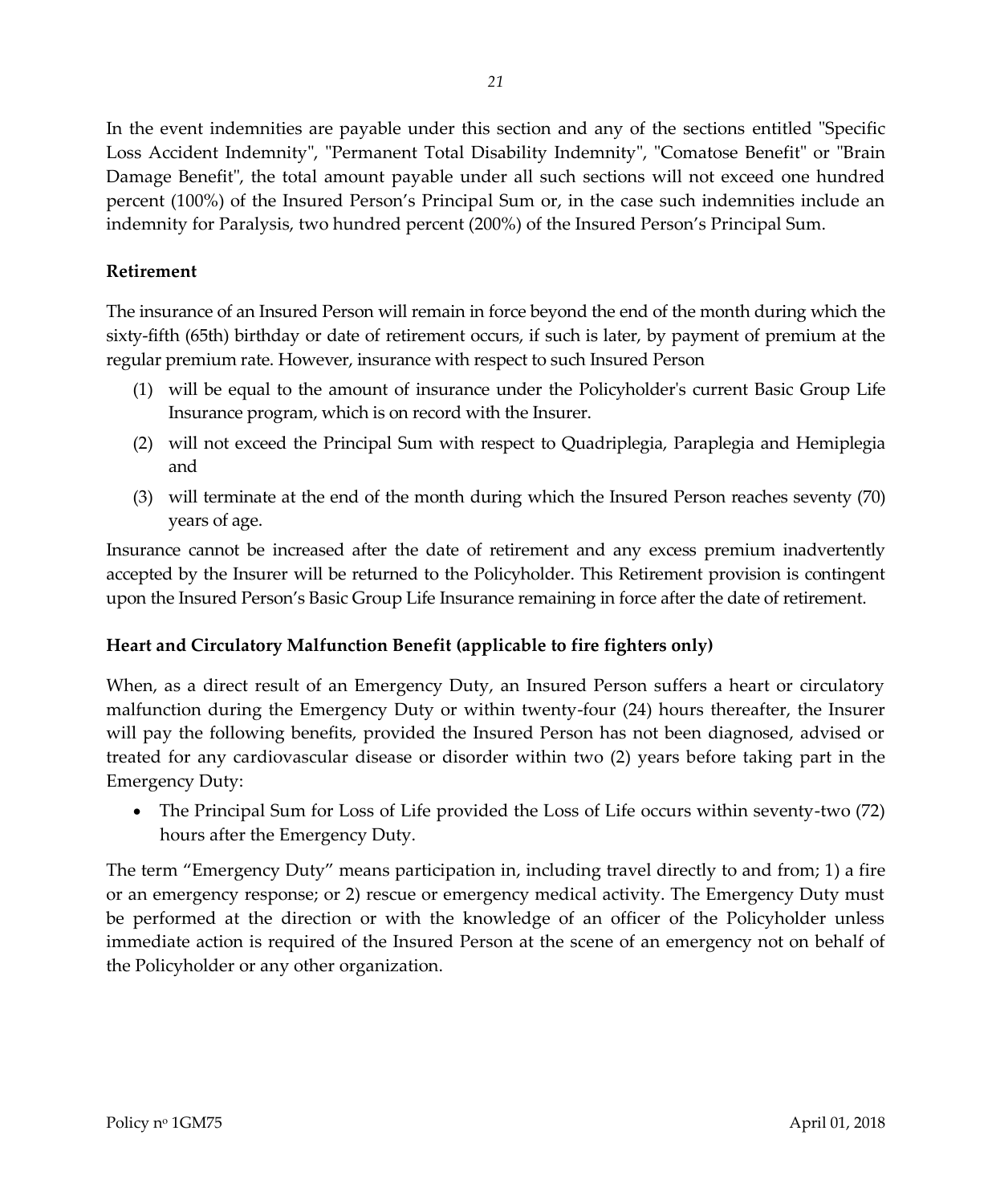# **Infectious Disease Benefit (applicable to police and fire fighters only)**

When, as a direct result of participating in the Covered Activities as described in the definition of "Injury", an Insured Person receives medical treatment within thirty (30) days thereafter due to accidental exposure to an Infectious Disease, the Insurer will pay the following benefits:

 The Principal Sum for Loss of Life occurring within three hundred and sixty-five (365) days after the date of the accidental exposure to the Infectious Disease.

"Infectious Disease" means a disease caused by the entrance, growth and multiplication of bacteria, protozoan, a filterable virus or any similar organism in the body.

# **Bereavement Benefit**

In the event an Insured Person suffers a Loss of Life resulting from Injury and indemnity for such loss becomes payable under the section of this booklet entitled "Specific Loss Accident Indemnity", the Insurer will pay the reasonable and necessary expenses associated with grief counselling actually incurred within three hundred and sixty-five (365) days after the date of the Accident resulting in such loss, and provided by a Professional Counsellor for the Spouse and/or the Dependent Children.

The Insurer will pay such expenses for up to a maximum of six (6) grief counselling sessions subject to an overall maximum of two thousand five hundred dollars (\$2,500) in relation to the death of the Insured Person. This benefit will not pay for any grief counselling provided by a person who would not ordinarily charge a fee for his services.

The indemnity payable under this section will be payable to the person who actually incurred the expenses.

The indemnity under this section will be paid in excess over any other insurance or indemnity plans only for the amount which has not been covered after all other insurance or indemnity plans or other form of reimbursement have been exhausted, provided the amount is equal to or less than the reasonable and necessary charge*.*

#### **Funeral Expense Benefit**

In the event an Insured Person suffers a Loss of Life resulting from Injury and indemnity for such loss becomes payable under the section of this booklet entitled "Specific Loss Accident Indemnity", the Insurer will pay the reasonable and necessary expenses actually incurred at the time of the Insured Person's death for the services and/or materials provided by a mortician, undertaker, crematorium or funeral home that are related to the burial or cremation of a deceased Insured Person, as well as charges for the purchase of a burial plot, gravesite or mausoleum for the interment of the remains of the Insured Person, including any markers or monuments. The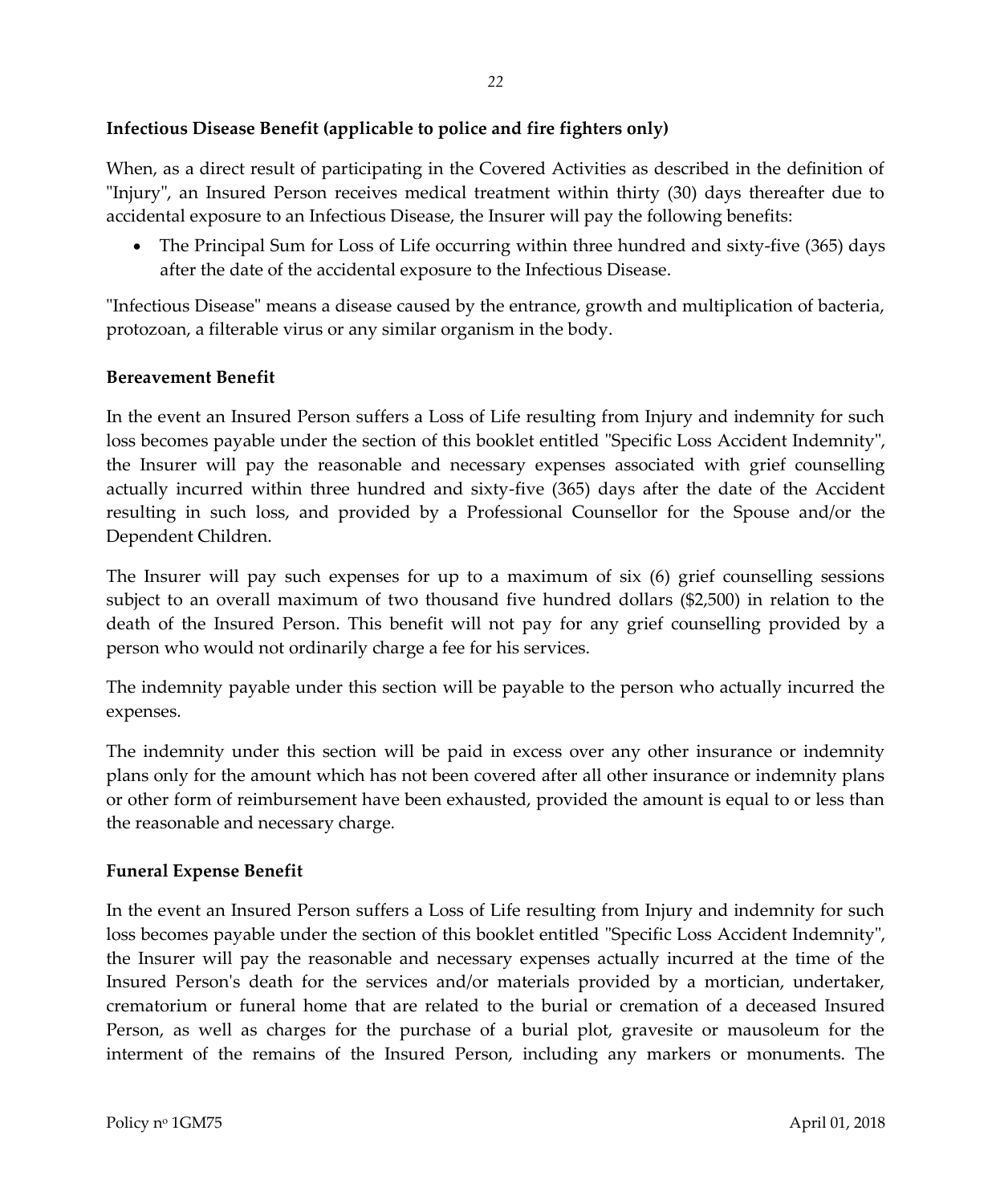aggregate amount payable under this section shall not exceed the amount of five thousand dollars (\$5,000), and the Insurer shall deduct from the amount payable under this section any expenses incurred for preparation of the remains for travel paid or payable under the section of this booklet entitled "Repatriation Benefit".

The indemnity payable under this section will be payable to the person who actually incurred the expenses.

The amount payable under this section will be co-ordinated with any amount which is paid or payable for a same or similar benefit provided under any other policies issued to the Policyholder by the Insurer.

# **Psychological Therapy Benefit**

In the event an Insured Person suffers a Specific Loss resulting from an Injury and indemnity for such loss becomes payable under the section of this booklet entitled "Specific Loss Accident Indemnity" and such Injury requires such Insured Person to undergo psychological therapy, the Insurer will pay an indemnity equivalent to the reasonable and necessary expenses actually incurred within three hundred and sixty-five (365) days after the date of the Accident resulting in such loss for psychological therapy provided by a Professional Counsellor. The Insurer will pay up to a maximum of twelve (12) counselling sessions to an overall maximum of five thousand (\$5,000) dollars per any one (1) Accident. This benefit will not pay for any counselling provided by persons who would not ordinarily charge a fee for their services.

The above indemnity will be paid to the person who actually incurred the expenses.

Indemnity under this section will be paid in excess over any other insurance or indemnity plans only for the amount which has not been covered after all other insurance or indemnity plans or other form of reimbursement have been exhausted, provided the amount is equal to or less than the reasonable and necessary charge.

# **Assault Benefit**

In the event an Insured Person suffers a Specific Loss resulting from an Injury and indemnity for such loss becomes payable under the section of this booklet entitled "Specific Loss Accident Indemnity", the Insurer will pay an additional indemnity equal to ten percent (10%) of the applicable indemnity payable under that section, subject to a maximum of twenty-five thousand dollars (\$25,000), if the Injury is caused by an Assault on premises owned or rented by the Policyholder or if the Assault occurred while the Insured Person was Travelling on Company Business.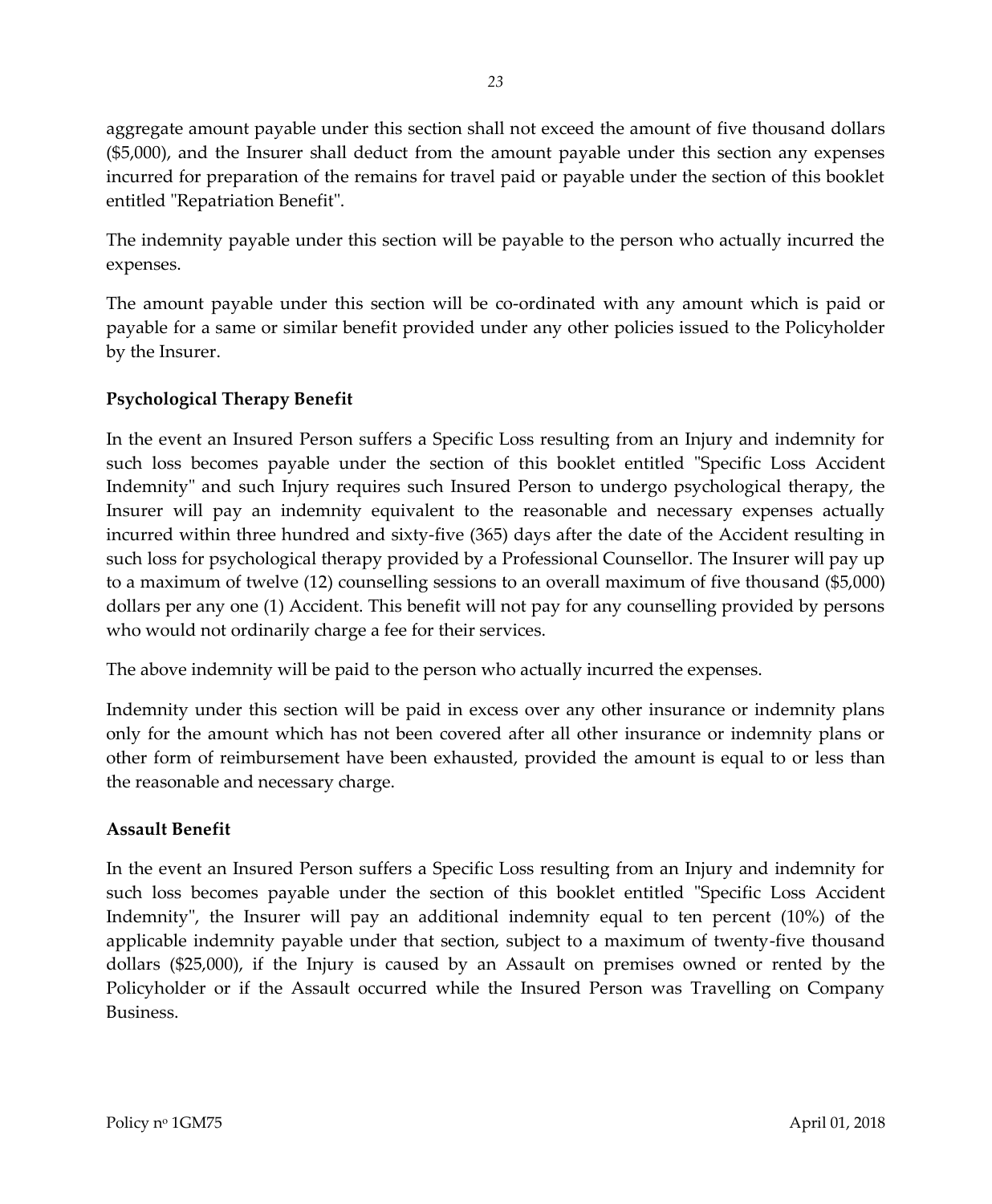However, no benefit will be payable under this section if the assault was the act of another employee of the Policyholder or an Immediate Family Member of the Insured Person or a member of the Insured Person's household.

# **Carjacking Benefit**

In the event an Insured Person suffers a Specific Loss resulting from an Injury and indemnity for such loss becomes payable under the section of this booklet entitled "Specific Loss Accident Indemnity", the Insurer will pay an additional indemnity equal to ten percent (10%) of the applicable indemnity payable under the section of this booklet entitled "Specific Loss Accident Indemnity", if the Injury occurs during a carjacking of an automobile that the Insured Person was operating, getting into or out of, or riding as a passenger, subject to a maximum of ten thousand dollars (\$10,000). Verification of the carjacking must be made part of an official police report within twenty-four (24) hours of the carjacking, or as soon as reasonably possible, or be certified in writing by the investigating officer(s) within twenty-four (24) hours of the carjacking, or as soon as reasonably possible, and the Insurer must receive a copy of the relevant police report or certification in order for any indemnity to become payable under this section.

# **Public Transportation Benefit**

In the event an Insured Person suffers a Loss of Life resulting from an Injury and indemnity for such loss becomes payable under the section of this booklet entitled "Specific Loss Accident Indemnity", the Insurer will pay an additional indemnity equal to one hundred percent (100%) of the payable indemnity if, at the time of the Accident, the Insured Person was riding as a passenger in a regularly scheduled public land, air or water conveyance licensed to carry fare-paying passengers, including a train, bus, taxi, subway, tramway, boat or commercial airplane.

#### **Comatose Benefit**

In the event a Physician determines that an Insured Person has become Comatose as a result of an Injury, the Insurer will pay an indemnity equal to the amount of the Principal Sum less any other amount paid or payable under the section of this booklet entitled "Specific Loss Accident Indemnity" as the result of the same Accident, provided:

- (1) The Insured Person becomes Comatose within three hundred and sixty five (365) days after the date of the Accident; and
- (2) The Insured Person has been Comatose for at least six (6) consecutive months.

# **Aircraft Coverage**

Insurance provided under the Policy includes coverage for loss when such loss results from Injury sustained while and as a result of the Insured Person: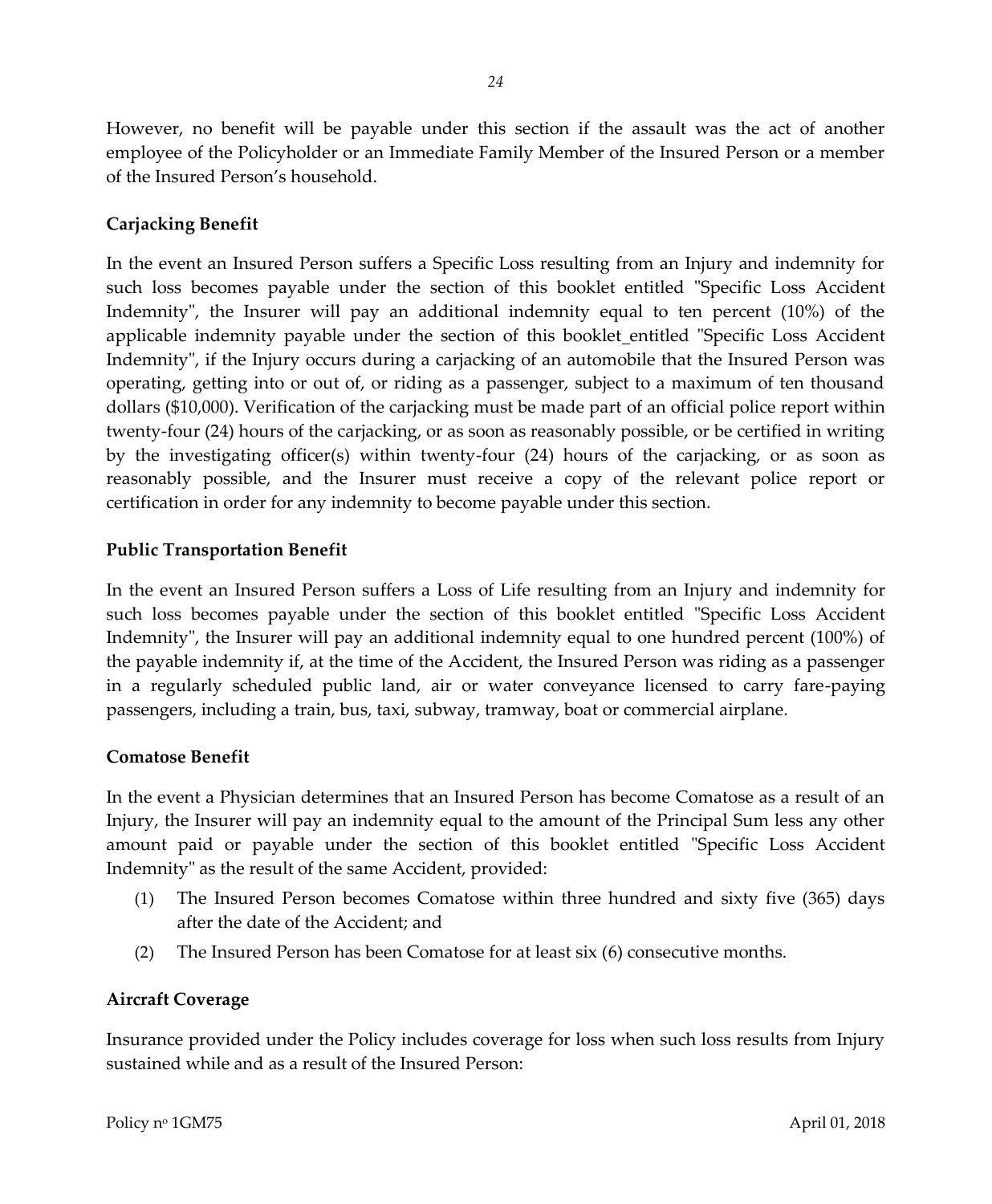- (a) riding as a passenger, and not as a pilot, operator or member of the crew, in or on any aircraft having a current and valid certificate of airworthiness and being piloted by a person who then holds a current and valid pilot's license of a rating authorizing him to pilot such aircraft.
- (b) riding as a passenger, and not as a pilot, operator or member of the crew, in or on any aircraft operated by the Canadian Armed Forces or by a similar military service of any duly constituted governmental authority of any other recognized country.
- (c) boarding or alighting from or being struck by any aircraft.

However, coverage is excluded from Injury sustained while and as a result of riding in or on any aircraft owned, operated, leased by or on behalf of the Policyholder.

# **Exposure and Disappearance Coverage**

In the event an Insured Person undergoes unavoidable exposure to natural elements and, as a direct result, suffers a Specific Loss for which indemnity would have been payable under the section of this booklet entitled "Specific Loss Accident Indemnity" if it had been caused by an Accident, the Insurer will pay the amount specified for the same loss as in the section of this booklet entitled "Specific Loss Accident Indemnity".

In the event an Insured Person is not found within one (1) year following the date of the disappearance or sinking or wrecking of the conveyance in which he was riding at the time of such disappearance or sinking or wrecking and under such circumstances as would otherwise be covered under the section of this booklet entitled "Specific Loss Accident Indemnity", it will be presumed the Insured Person suffered a Loss of Life resulting from an Injury at the time of such disappearance, sinking or wrecking.

# **Brain Damage Benefit**

In the event an Insured Person suffers Brain Damage as a result of an Injury, the Insurer will pay the Principal Sum, less any other amount paid or payable under the section of this booklet entitled "Specific Loss Accident Indemnity" as the result of the same Accident, provided:

- (1) The Insured Person incurs Brain Damage within one hundred and twenty (120) days from the date of the Accident; and
- (2) The Insured Person is hospitalized as a result of Brain Damage at least seven (7) of the first one hundred and twenty (120) days of the Injury; and
- (3) A Physician determines and the Insurer is satisfied that the Insured Person has evidence of Brain Damage for at least six (6) consecutive months.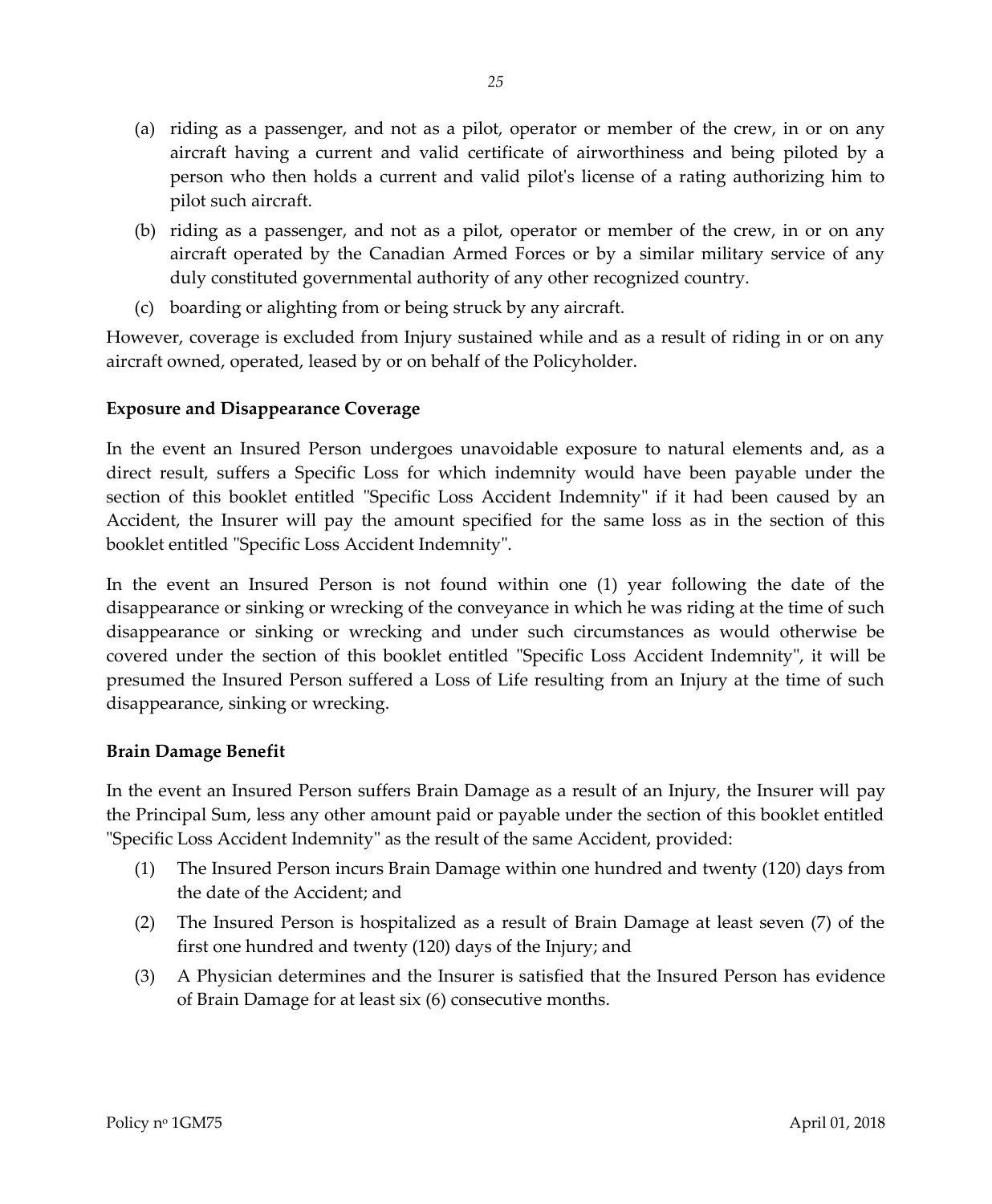# <span id="page-28-0"></span>**Continuation of Coverage during Approved Leaves**

If, under the Policyholder's Basic Group Life Insurance policy, an Insured Person's life insurance is continued during any approved leave of absence, temporary lay-off, maternity leave or disability leave, coverage under this policy will also be continued, provided payment of premium is continued.

The coverage which is continued under this clause will be subject to the terms and provisions of this policy in effect as of the date of commencement of the leave, including any provision providing for reductions in amounts of insurance.

Notwithstanding anything contained to the contrary in this policy, in no event will benefits payable for any Loss which occurs while coverage is being continued under this clause exceed the amount of insurance that would have been payable to the Insured Person at the date of commencement of the leave.

Further to a request from the Policyholder, it is hereby understood and agreed that coverage under this policy is suspended while employees are on strike. Coverage will automatically be reinstated as of the date the employees return to active employment with the Policyholder.

# <span id="page-28-1"></span>**Waiver of Premium**

If, under the Policyholder's basic group life insurance policy, your life insurance coverage is extended under a waiver of premium provision as the result of total disability, coverage under the Policy will also be extended and waiver of premium granted.

Premiums will continue to be waived until the earliest of the following dates:

- (a) the date the Policy is terminated; or
- (b) the date you reach sixty-five (65) years of age; or
- (c) the date the you cease to be totally disabled.

The coverage which is continued under this section is subject to the terms and provisions of the Policy in effect as the date of commencement of disability, including any provision providing for reductions in amounts of insurance.

Notwithstanding anything contained to the contrary in the Policy, in no event will benefits payable for any Loss which occurs while coverage is being continued under this section exceed the amount of insurance that would have been payable to the Insured Person at the date of commencement of disability.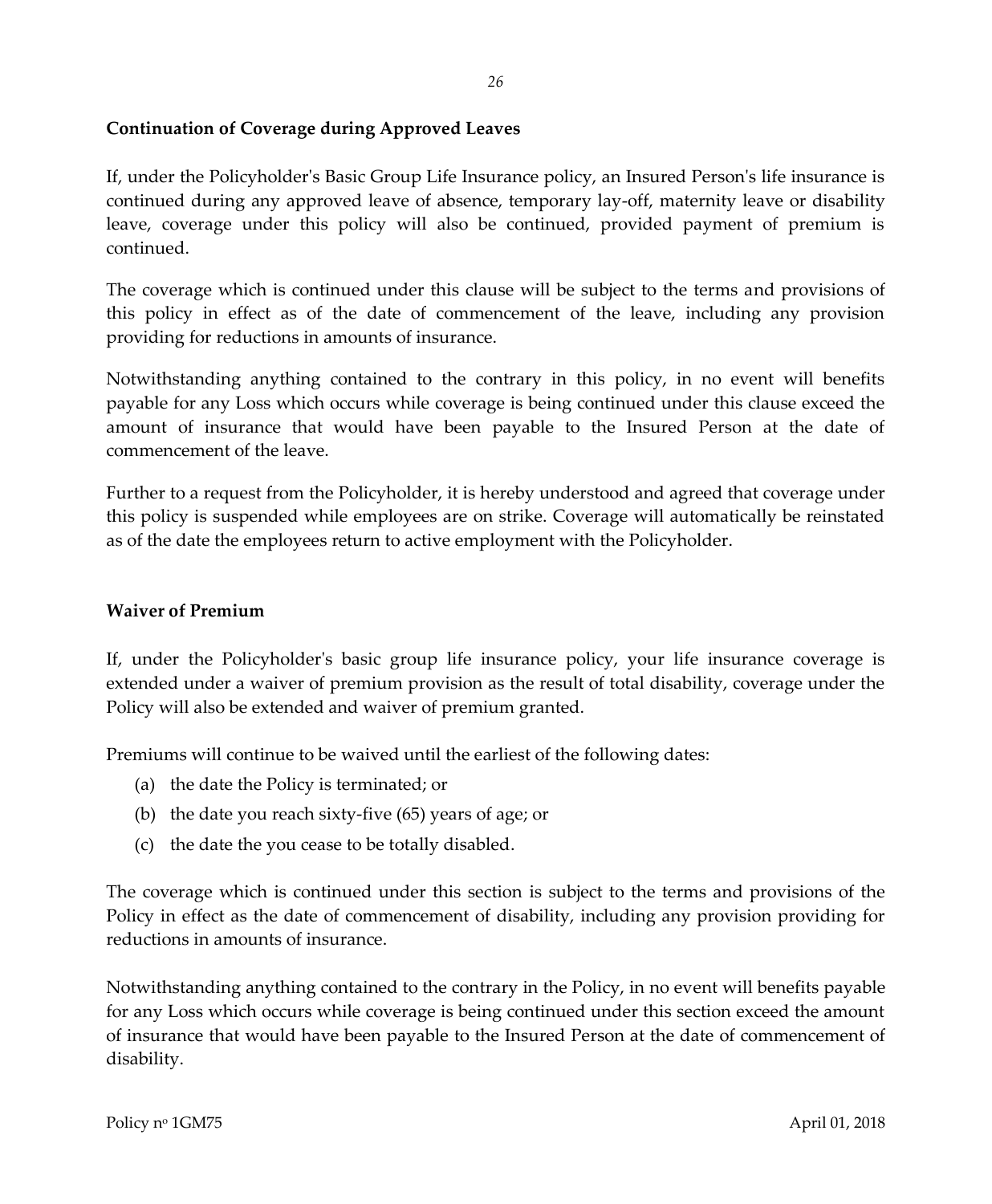The Insurer has the right to request proof of total disability or any continuance thereof from time to time, as the Insurer may reasonably require. Failure to provide proof satisfactory to the Insurer may result in termination of this "Waiver of Premium" section.

# <span id="page-29-0"></span>**Conversion to an Individual Insurance Contract**

In the event your coverage is terminated because:

- (a) you cease to be an active Employee of the Policyholder on account of resignation, dismissal, retirement or failure to return to work for the Policyholder following a period of total disability; or
- (b) you cease to be an eligible person under the Policy,

if you have not reached the age of seventy (70) or the age of sixty-five (65) with respect to Halifax Regional Water Commission Employee, you may make a written application to the Insurer within thirty-one (31) days of said termination to obtain an individual accident policy. On reception of such application, the Insurer will, without evidence of insurability, issue an individual accident policy to the applicant.

However, conversion will not be possible if the Policy is terminated at the time of the application.

The benefits provided will be set out in a Specific Loss Accident Indemnity schedule available from the Insurer at the time of conversion, and the amount of insurance that may be converted will not exceed the lesser of:

- (a) the amount of insurance then in effect on the date of termination; or
- (b) a total aggregate amount of two hundred and fifty thousand dollars (\$250,000) for all such conversions.

Premiums for such an individual accident policy being issued in compliance with the aforementioned condition will be calculated at the Insurer's rates then in force for your attained age at the date of conversion. Premiums will be payable annually in advance and the accident policy will be issued on an annually renewable basis.

#### <span id="page-29-1"></span>**Indemnity Payment and Beneficiaries**

Indemnity payable in the event of your Loss of Life will be paid to the beneficiary or beneficiaries designated in writing by you on your Basic Group Life Insurance application on file with the Policyholder or Basic Group Life Insurance carrier, as the case may be, or if there is no such beneficiary designation with respect to the Insured Employee, such indemnity will be paid to your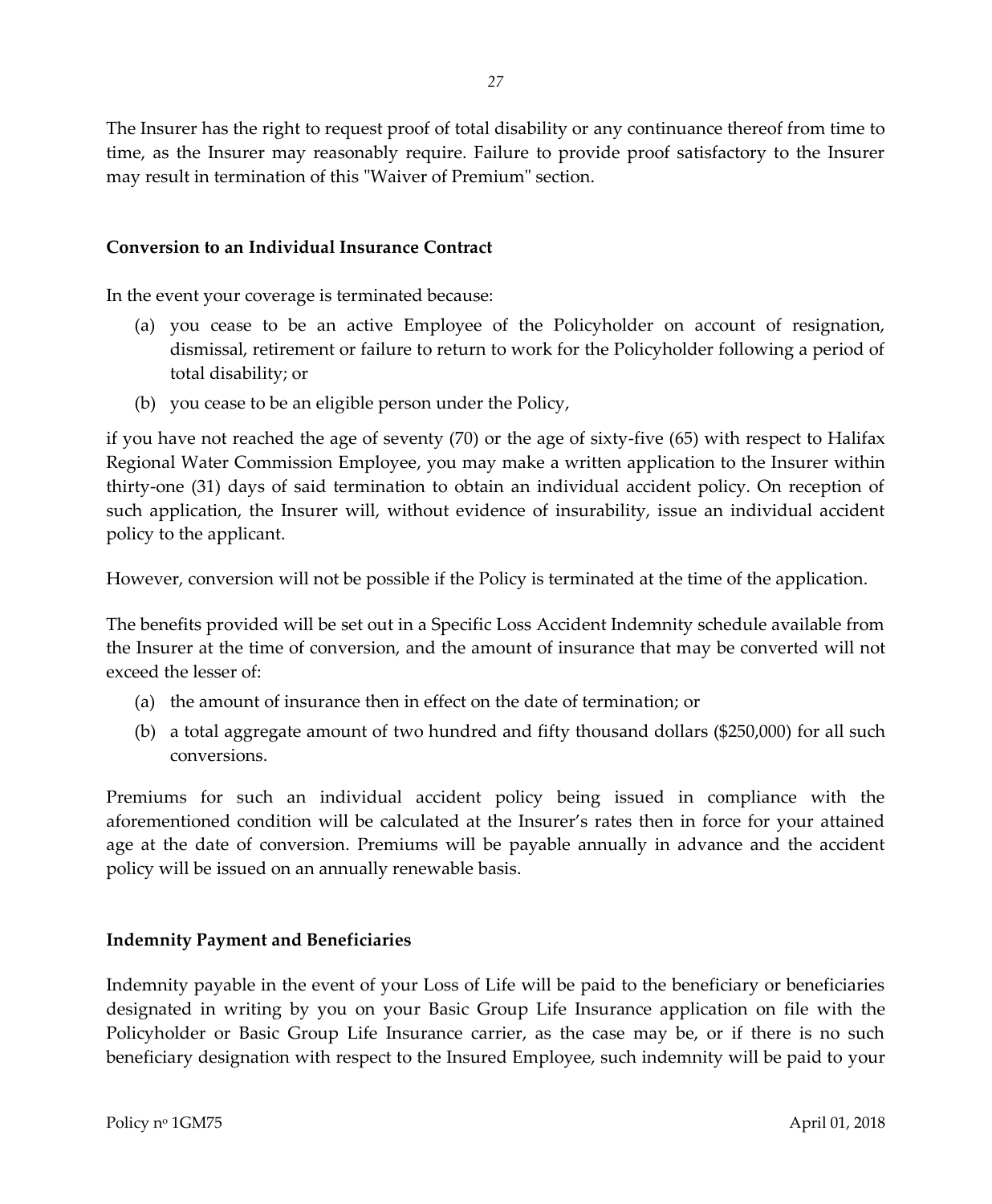estate. All other indemnities payable will be paid to you, with the exception of indemnities payable under the following sections of this booklet, for which, indemnity will be paid to the person who actually incurred the expenses giving rise to the indemnity:

- Repatriation Benefit
- Education Benefit
- Day-Care Benefit
- Workplace Modification and Accommodation Benefit
- Occupational Training Benefit
- Family Transportation Benefit
- Identification Benefit
- Home Alteration and/or Vehicle Modification Benefit
- Bereavement Benefit
- Funeral Expense Benefit
- Psychological Therapy Benefit

# <span id="page-30-0"></span>**Aggregate Limit of Indemnity**

The Insurer's aggregate limit of indemnity for all indemnities payable as a result of any one (1) Accident for which indemnity is provided hereunder is \$85,000,000. In the event said limit of indemnity for any one (1) Accident is insufficient to pay the full amount of indemnity for each Insured Person, then the amount payable for each Insured Person will be in the proportion that the Basic Accidental Death & Dismemberment Insurance limit of indemnity for any one (1) Accident bears to the total amount of indemnity that would have been payable, not taking into consideration such limit of indemnity.

This section only applies to indemnities payable under the following sections of this booklet:

- Specific Loss Accident Indemnity
- Enhanced Child Benefit
- Permanent Total Disability Indemnity
- Brain Damage Benefit
- Comatose Benefit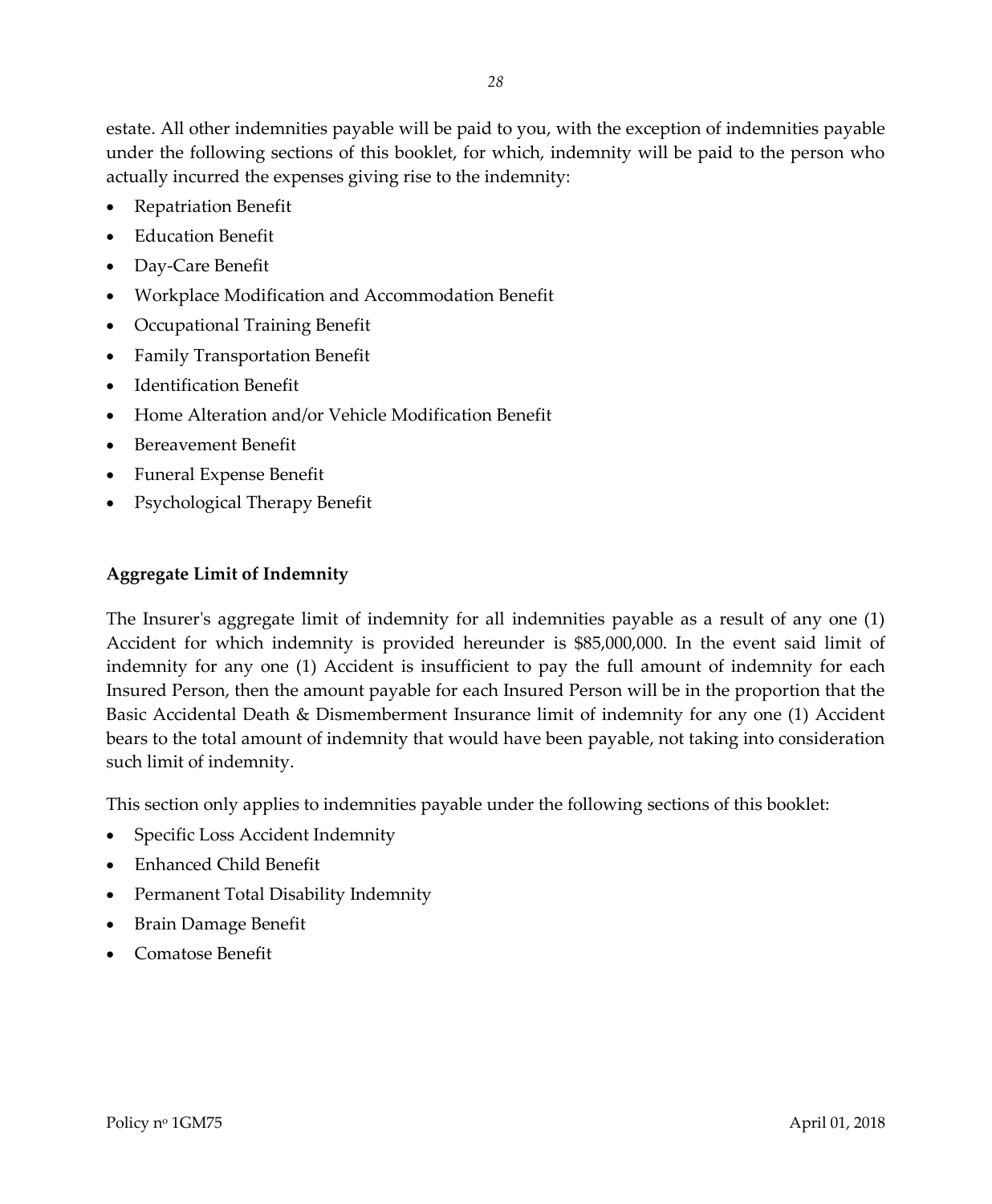# <span id="page-31-0"></span>**List of Companies**

# **Halifax Regional Water Commission**

Coverage will extend to eligible persons of any company becoming an affiliate of, a subsidiary of, controlled by, partially or fully owned by the Policyholder during the term of this policy, provided written notice is given to the Insurer or its authorized agent, with all underwriting information pertaining to the exposure of the company, within thirty (30) days of the effective date of coverage or as soon as it is reasonably possible thereafter.

<span id="page-31-1"></span>If any such addition to this policy constitutes a material change in the risk assumed herein, the Insurer reserves the right to adjust the premium rate accordingly.

#### **Exclusions**

No benefit will be paid for any loss, fatal or non-fatal, caused or contributed to by:

- self-inflicted injuries, suicide or attempted suicide, whether the Insured Person was sane or insane;
- war whether declared or undeclared, and whether or not the Insured Person was actually participating therein;
- civil commotion, riot, insurrection, armed conflict if the Insured Person was participating therein;
- the Insured Person's service, whether as a combatant or non-combatant, in the armed forces of any country;
- the Insured Person riding as a passenger or otherwise in any vehicle or device for aerial navigation, other than as provided in the section of this booklet entitled "Aircraft Coverage";
- medical treatment or surgery on the Insured Person, except if the medical treatment or surgery was needed because of an Accident.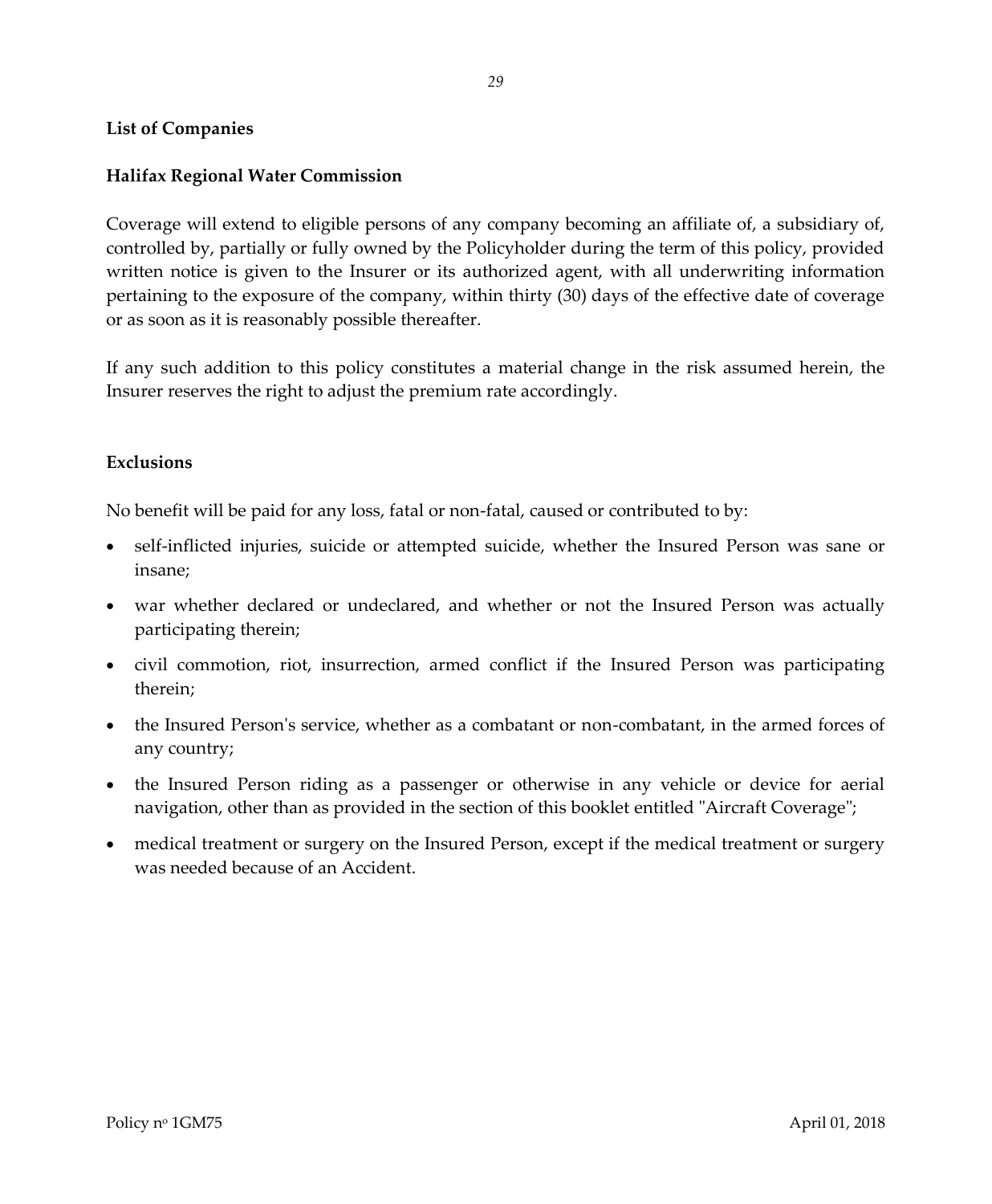#### <span id="page-32-1"></span><span id="page-32-0"></span>**IN THE EVENT OF A CLAIM**

# **Notice of Claim**

Written notice of Injury on which claim is based must be given to the Insurer within thirty (30) days after the date of the Accident resulting in such Injury.

Such notice must be given in writing by or on behalf of the Insured Person, his beneficiary or the person who is entitled to the indemnity under the Policy, as the case may be, to the Insurer at 1225 St-Charles Street West, Suite 200, Longueuil QC J4K 0B9, or to any Regional Office of the Insurer or to any authorized agent of the Insurer, with particulars sufficient to identify the Insured Person whose loss is the basis of such notice.

Failure to give such notice within the time provided in the Policy will not invalidate any claim if it is shown not to have been reasonably possible to give such notice during such time and that such notice was given as soon as was reasonably possible, but in no event later than one (1) year after the date of the Accident.

# <span id="page-32-2"></span>**Claim Forms**

The Insurer, upon receipt of such notice, agrees to furnish to the claimant such forms as are usually furnished by it for filing proof of loss. If such forms are not so furnished within fifteen (15) days after the Insurer's receipt of such notice, the claimant will be deemed to have complied with the requirements of the Policy as to proof of such loss upon submitting, within the time fixed in the Policy for filing proofs of loss, written proof covering the occurrence, character and extent of the loss for which claim is made.

# <span id="page-32-3"></span>**Proof of Loss**

Written proof of loss must be furnished to the Insurer within ninety (90) days after the date of Accident resulting in such loss. Failure to furnish such proof within such time will not invalidate any claim if it is shown not to have been reasonably possible to furnish such proof during such time and that such proof was furnished as soon as was reasonably possible, but in no event later than one (1) year after the date of the Accident.

# <span id="page-32-4"></span>**Physical Examination and Autopsy**

The Insurer will have the right and opportunity to examine, at its own expense, the person of the Insured Person whose loss is the basis of claim under the Policy, where and so often as it may reasonably require while it determines the validity of a claim hereunder, and in the case of death, the right and opportunity to require an autopsy where it is not forbidden by law.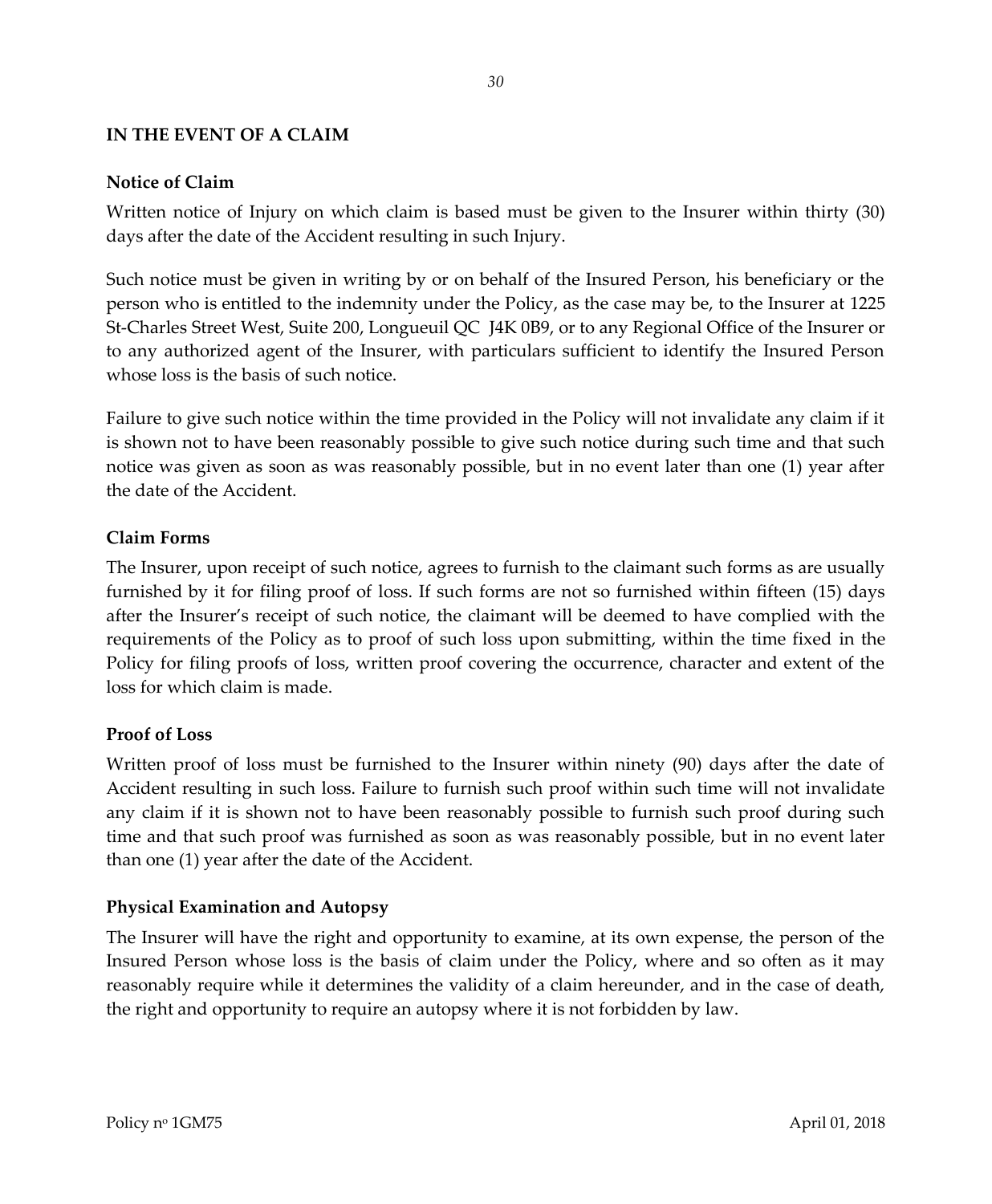# <span id="page-33-0"></span>**Payment of Claims**

All indemnities provided in the Policy for loss will be paid after customary proof of loss satisfactory to the Insurer has been given in accordance with the requirements of the Policy. With respect to Insured Persons of the Policyholder for whom premium is paid in Canadian funds, all moneys payable under the Policy are payable in the lawful money of Canada. With respect to Insured Persons of a Policyholder who pay the premium in U.S. funds, all moneys payable under the Policy are payable in the lawful money of the United States of America.

# <span id="page-33-1"></span>**Legal Actions**

Legal action will not be taken to recover indemnities under the Policy until sixty (60) days after proof of loss has been submitted to the Insurer in accordance with the requirements of the Policy. Thereafter, the claimant must take any legal action based on the Policy within a one (1) year period [three (3) years in the province of Quebec] following submission of a proof of loss to the Insurer.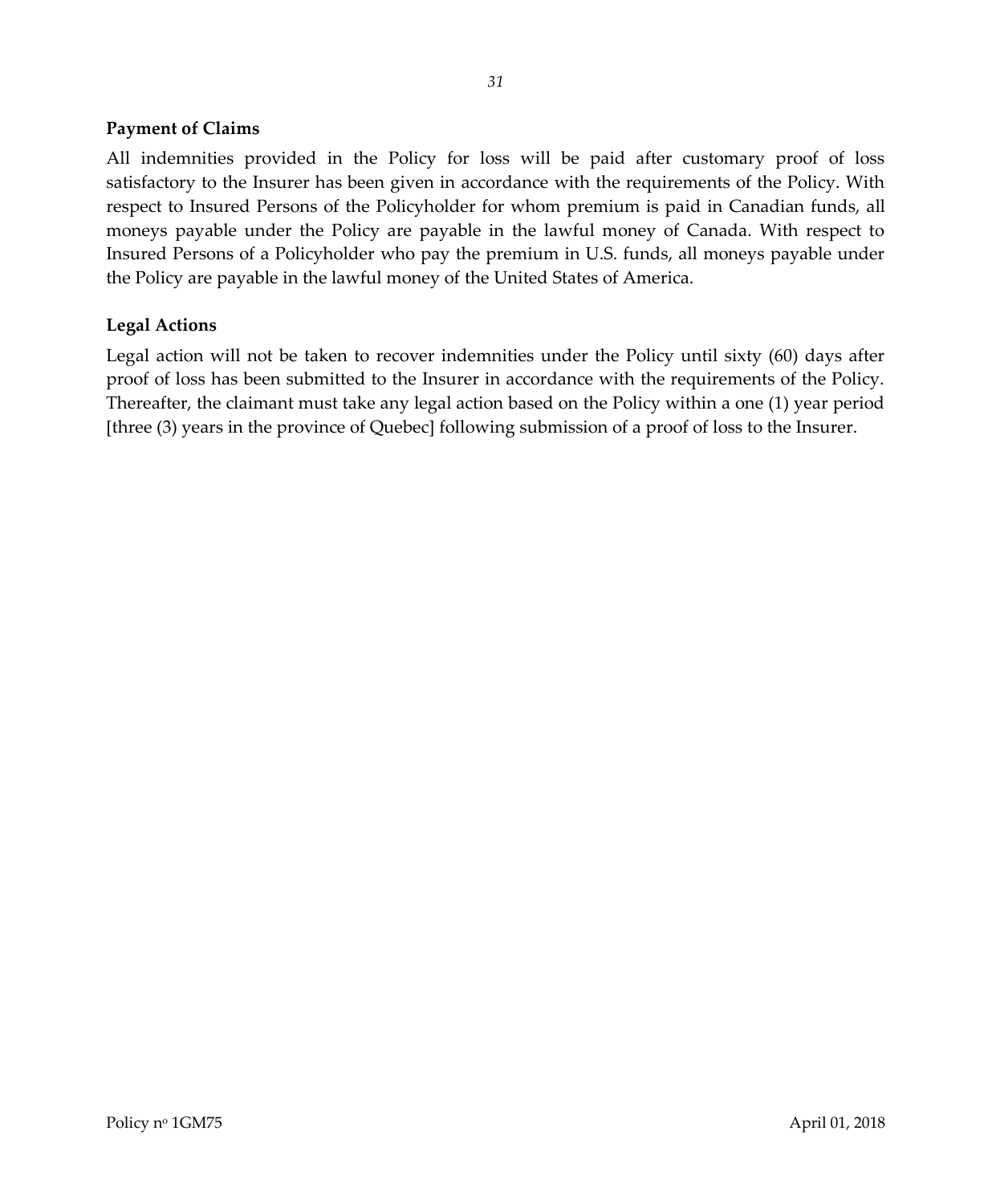# <span id="page-34-0"></span>**FREQUENTLY ASKED QUESTIONS**

#### **1. Who is eligible for Accidental Death and Dismemberment coverage?**

You are eligible under the program if you are an active, full-time and permanent salaried Employee of the Policyholder or an Employee who is hired on a contractual basis by the Policyholder under the age of seventy (70) or under the age of sixty-five (65) with respect to Employees of Halifax Regional Water Commission, and residing in Canada.

Your Spouse is eligible for coverage if he or she is under the age of seventy (70) or under the age of sixty-five (65) with respect to Soupes of Halifax Regional Water Commission Employee and meets the Spouse definition as presented under the section of this booklet entitled "Definitions – for a better comprehension of this booklet".

Your Dependent Child who meet the definition of Dependent Chils as presented under the section of this booklet entitled "Definitions – for a better comprehension of this booklet" is also eligible for coverage.

# **2. When does individual coverage take effect?**

Insurance as to each eligible Employee becomes effective:

- on the Effective date of the policy with respect to an Employee insured under the Policyholder's Basic Group Life Insurance program on or before the Effective Date of the Policy;
- on the date insurance under the Policyholder's Basic Group Life Insurance program becomes effective with respect to an Employee who becomes insured under such program after the Effective Date of the Policy.

# **3. Who receives the Principal Sum insured upon death of the Insured Person?**

The Principal Sum will be paid to the beneficiary or beneficiaries designated in writing by you on your Basic Group Life Insurance application on file with the Policyholder or Basic Group Life Insurance carrier, as the case may be, or if there is no such beneficiary designation with respect to the Insured Employee, such indemnity will be paid to your estate.

#### **4. Who can change the beneficiary and how can this be done?**

You have the right to change your designated beneficiary or beneficiaries. Please contact your Human Resources department for details.